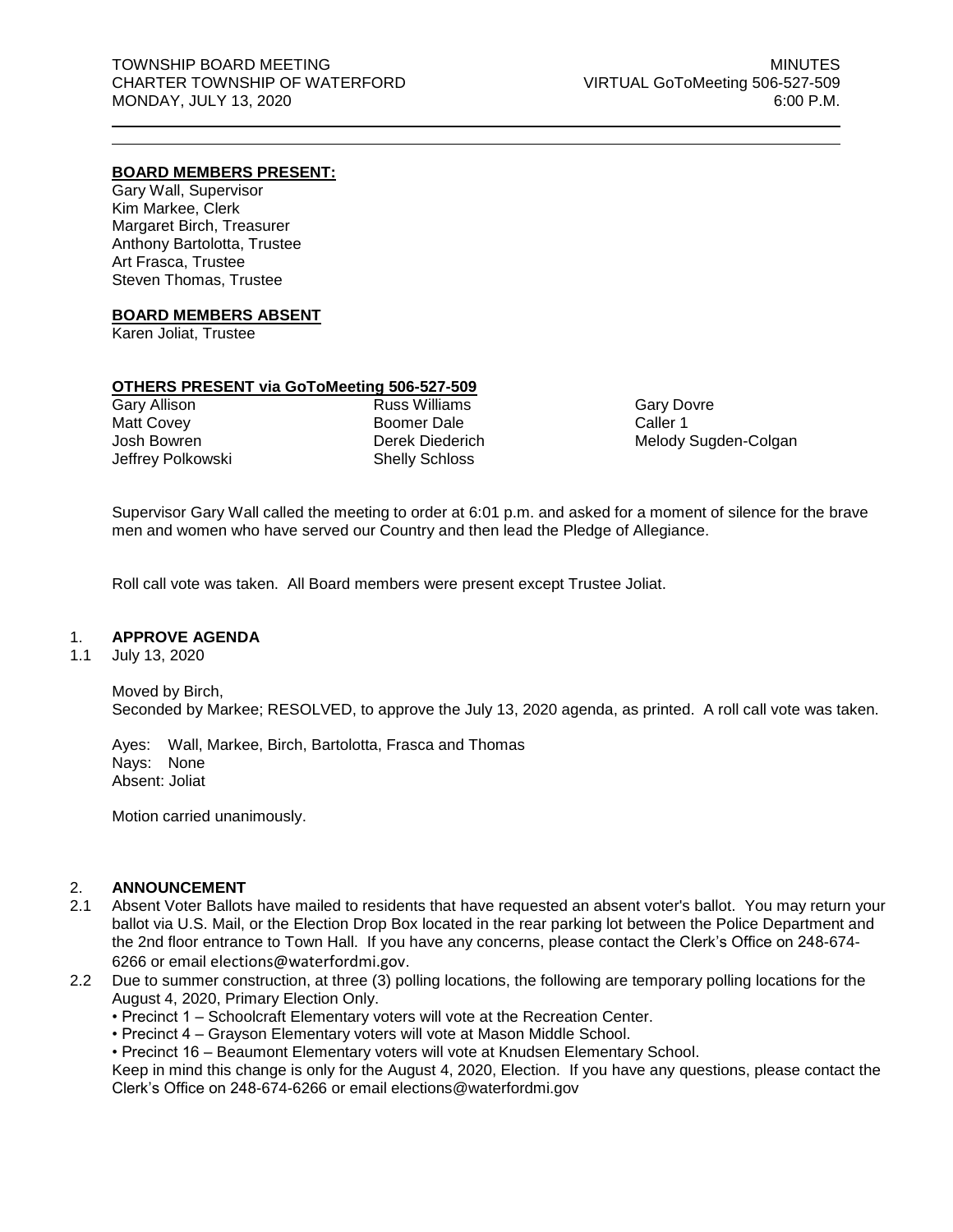- 2.3 Summer is here and it's time to spruce up our yards, homes, and outside structures. The Township would like to recognize homeowners, neighborhoods, condominiums, apartment complexes, schools, churches, and businesses that take pride in making their exteriors beautiful. If you are interested in participating, please submit a form and a before picture (optional) by Friday, July 17, 2020. The form can be found on the Township's website at waterfordmi.gov/clerk; the Clerk's Office; or by emailing kmarkee@waterfordmi.gov. Award signs will be placed on the winners' property from August 15, 2020 to August 31, 2020. Call Clerk Kim Markee on 248-674-6211 with any questions.
- 2.4 Curbside Holds Pick-up Service is now available from the Library. Place holds on titles you want to borrow. When they are available you can pick them up curbside at the Library. Hours: Monday – Thursday, 1:00 p.m. - 6:00 p.m. and Saturday, 1:00 p.m. - 5:00 p.m.
- 2.5 Have you responded to the 2020 Census yet? By this time, all Waterford residents should have received multiple communications from the U.S. Census Bureau inviting you to complete the Census questionnaire online, by phone, or mail. If you haven't responded yet, please visit the official Census website at www.2020census.gov or call 800-923-8282 to respond by phone. There are only 9 questions and responding takes less than 10 minutes for most. Did you know the census provides critical data that lawmakers, business owners, teachers, and many others use to provide daily services, products, planning, and support for you and our community? Every year, \$675 billion in federal funding go to hospitals, fire departments, schools, roads, and other resources based on census data. Waterford's goal for 2020 Census response is at least 90%. Your action today helps shape Waterford's future for the next 10 years. Visit Waterford Township's Census information page at www.waterfordmi.gov/census for details, resources, videos and more! And remember our Waterford 2020 Census Slogan – I count, You count, We count, Everyone counts. Get counted, It counts!
- 2.6 Online Summer Reading Programs from June 1, 2020, through August 1, 2020. Children's (ages 3-12), Teens (6th through 12th grades) and Adults programs have separate registrations. Visit our website at www.waterfordmi.gov/Library and check the listings under Library News on the homepage.
- 2.7 Starting Oct. 1, 2020, you'll need a REAL ID-compliant document to fly in the U.S. and enter some federal facilities per federal law. You can obtain a REAL ID-compliant driver's license or state ID from the Michigan Secretary of State's Office. Learn more at Michigan.gov/REALID. Schedule an appointment to get your REAL ID at any Secretary of State office and get in and out in less than 30 minutes. Michigan.gov/SOSAppointments.
- 2.8 Like so many events in 2020, Waterford Township's 5th Annual Earth Day Township Cleanup Event had to be cancelled due to the COVID-19 pandemic limiting our ability to conduct gatherings. But that's won't stop our community from our dedication to the annual cleanup efforts! We've regrouped, made some changes, and we're taking this event virtual for 2020!
- 2.9 Join us for 5th Annual Township Cleanup event July 15 & July  $26<sup>th</sup>$ . You choose the date, time and location. As long as it's on public property in Waterford Township, it's your choice where you would like to clean up. For a list of suggested areas that need a little TLC, please visit [www.waterfordmi.gov/earthday.](http://www.waterfordmi.gov/earthday) Supplies are available during regular business hours at the front entrance of Township Hall through Friday, July 17<sup>th</sup>. Don't forget to email your cleanup photos to supervisor@waterfordmi.gov or post them to the Facebook event page so we can share our collective efforts with each other.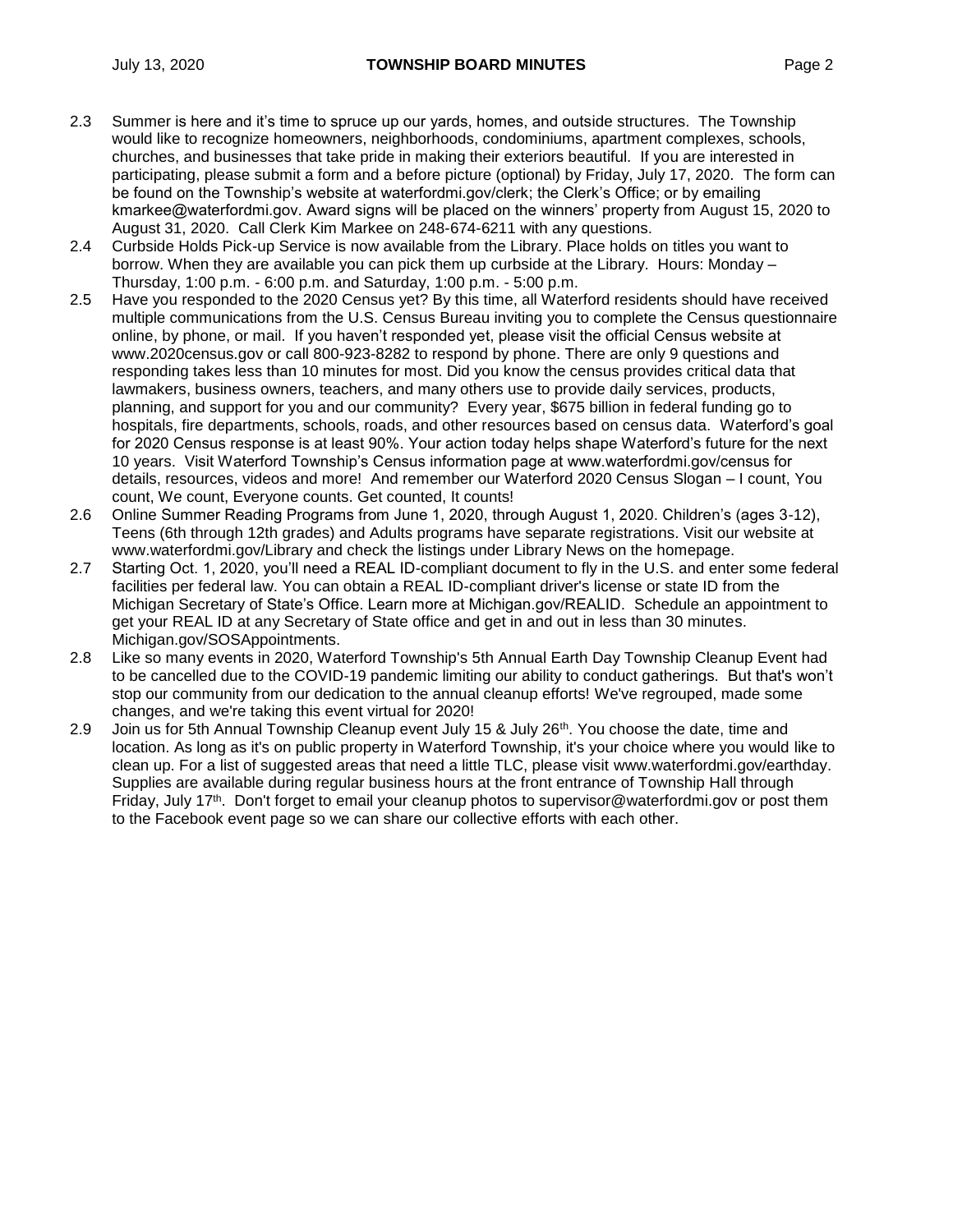## 3. **Consent Agenda**

*Board Members may remove items from the Consent Agenda for discussion purposes or for the purpose of voting in opposition. Public comment for items removed from the consent agenda may be received in the same manner immediately following the Consent Agenda.*

- 3.1 June 22, 2020, Special Meeting Minutes
- 3.2 June 22, 2020, Regular Meeting Minutes
- 3.3 July 2, 2020, Special Meeting Minutes
- 3.4 July 13, 2020, Bill Payment
- 3.5 Receive the Clerk's Office May 2020 Report
- 3.6 Receive the Library's May 2020 Report
- 3.7 Banner Request Waterford School District

Moved by Markee,

Seconded by Thomas; RESOLVED, to approve Consent Agenda items 3.1 through 3.7. A roll call vote was taken.

Ayes: Wall, Markee, Birch, Bartolotta, Frasca and Thomas Nays: None Absent: Joliat

Motion carried unanimously.

## 4. **Board Liaison Reports (Verbal)**

#### Trustee Bartolotta

VanNorman Lake will have a treatment on July 16th. The Planning Commission tabled the site plan for Redwood Residential until July 28<sup>th</sup> allowing residents to attend a public hearing. A Mud Slingers conceptual plan was approved.

## Supervisor Wall

Supervisor Wall provided a COVID-19 update: At the June 22, 2020, Board meeting there were 365 total cases and 27 deaths. As of July 13, 2020, there are 391 total cases and 29 deaths. There has been a small spike. Please wear your mask when going out, stay well and stay safe.

#### Clerk Markee,

Parks and Recreation is now having soccer events. Please visit their web-page.at waterfordmi.gov/parks.

Please return your absent voter ballot application as soon as possible. Postage requirement is one (1) \$0.55 (one forever) stamp.

#### Trustee Frasca

Hess-Hathaway Advisory Committee Meeting

There are currently 104 total animals at the park. The following events are scheduled to take place:  $50+$  Fitness in the Park, Movies in the Park are scheduled to be held on August 1<sup>st</sup> and August 22<sup>nd</sup>. There are 400+ bales of hay to feed the animals and Harvest Happening has been canceled. All events are available on the parks and recreation web-site.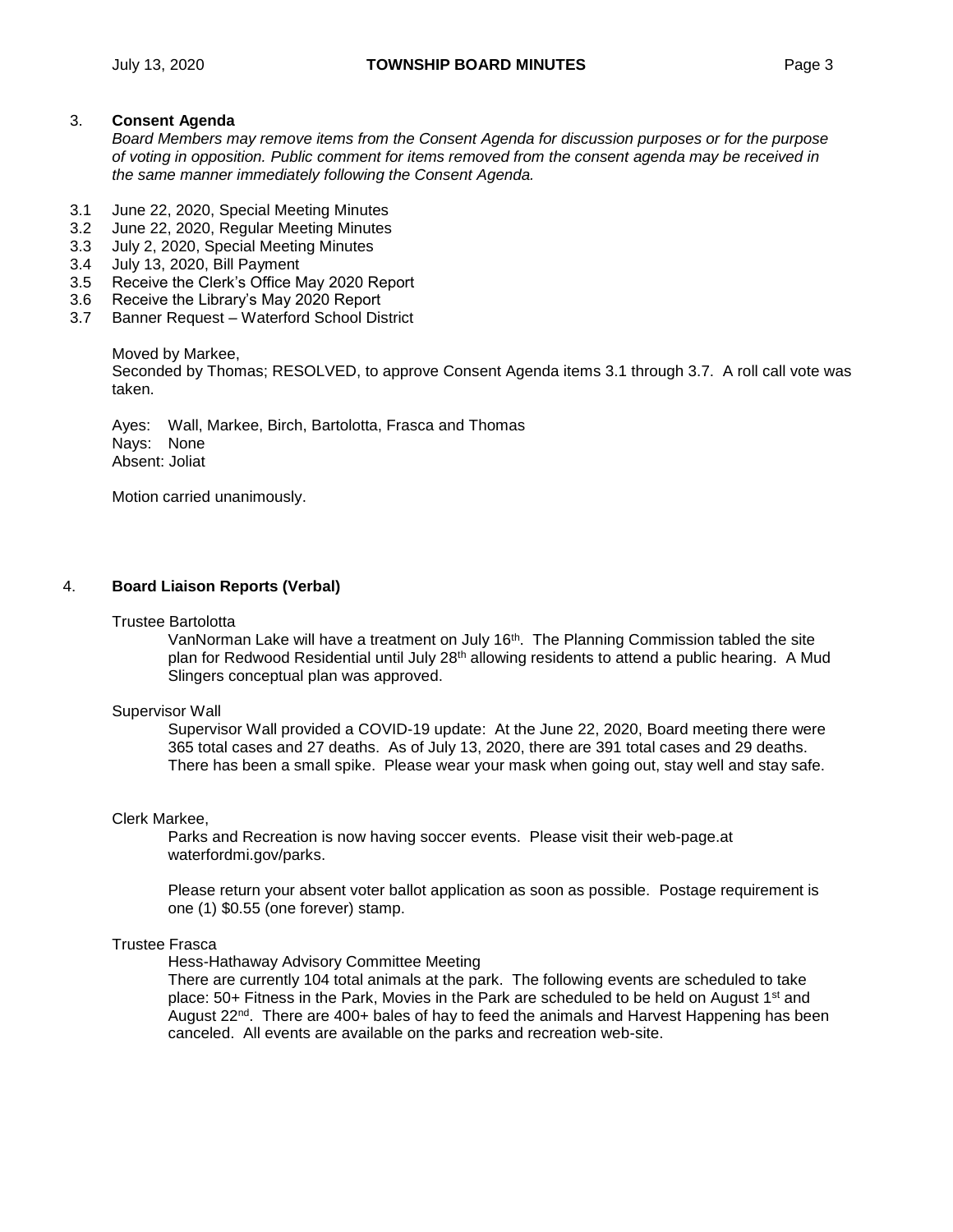## **5. Introduction**

# **5.1 Zoning Ordinance Amendment 2020-Z-002 - Single Family Attached (R-M1, R-M2)**

The following memo was received from Jeffrey Polkowski, Superintendent of Planning and Zoning.

The following memo was received by Jeffrey Polkowski, Superintendent of Planning and Zoning. Attached for your review and consideration, please find two (2) proposed Zoning Ordinance Text Amendments.

The evaluation of the most recent site plan for the proposed Redwood Living residential development at 2455 Richardson Court revealed inconsistencies in the Zoning Ordinance with respect to levels of intensity for Multiple Family Residential Districts.

The proposed ordinance amendment would allow for lower density multiple family options to be developed in both the R-M1 Low Density Multiple Family Residential District and the R-M2 Multiple Family Residential District. I have attached a map highlighting the affected parcels within the Township.

Currently, attached single-family dwellings are allowed in the R-1E, Single-Family Attached Residential District. The R-1E Zoning District is a significantly less intense Zoning District than either the R-M1 or R-M2 Zoning District.

Section 1-007 of the Zoning Ordinance defines single family attached dwelling units as "a singlefamily dwelling unit constructed as part of a series of single-family dwelling units, all of which are attached by common walls, and where each dwelling unit possesses an independent entrance directly to the exterior."

## **Motion**

If the Township Board concurs with the Planning Commission's favorable recommendation for this, a motion to "introduce" the case should be made which would then provide for consideration of "final adoption" of the Ordinance Amendment at your July 27, 2020 meeting.

Upon your review, if you have any questions or require further information, please contact this office.

## STATE OF MICHIGAN COUNTY OF OAKLAND CHARTER TOWNSHIP OF WATERFORD ORDINANCE NO. 2020-Z-002 **TEXT AMENDMENT TO ZONING ORDINANCE**

An Ordinance to amend the Waterford Township Zoning Ordinance No. 135-A ("Zoning Ordinance") R-M1, Low Density Multiple-Family Residential District and R-M2, Multiple-Family Residential District text to allow attached single-family dwellings.

THE CHARTER TOWNSHIP OF WATERFORD ORDAINS:

## *Section 1 of Ordinance*

Section 3-403.3 of the Waterford Township Zoning Ordinance that lists permitted principal uses in the R-M1, Low Density Multiple-Family Residential District, is amended to read as follows:

**3. Permitted Principal Uses.** The following uses shall be permitted as principal permitted uses in the R-M1 district:

A.Multiple-family dwellings *(See Dwelling, Multiple-Family in Section 1-007)*.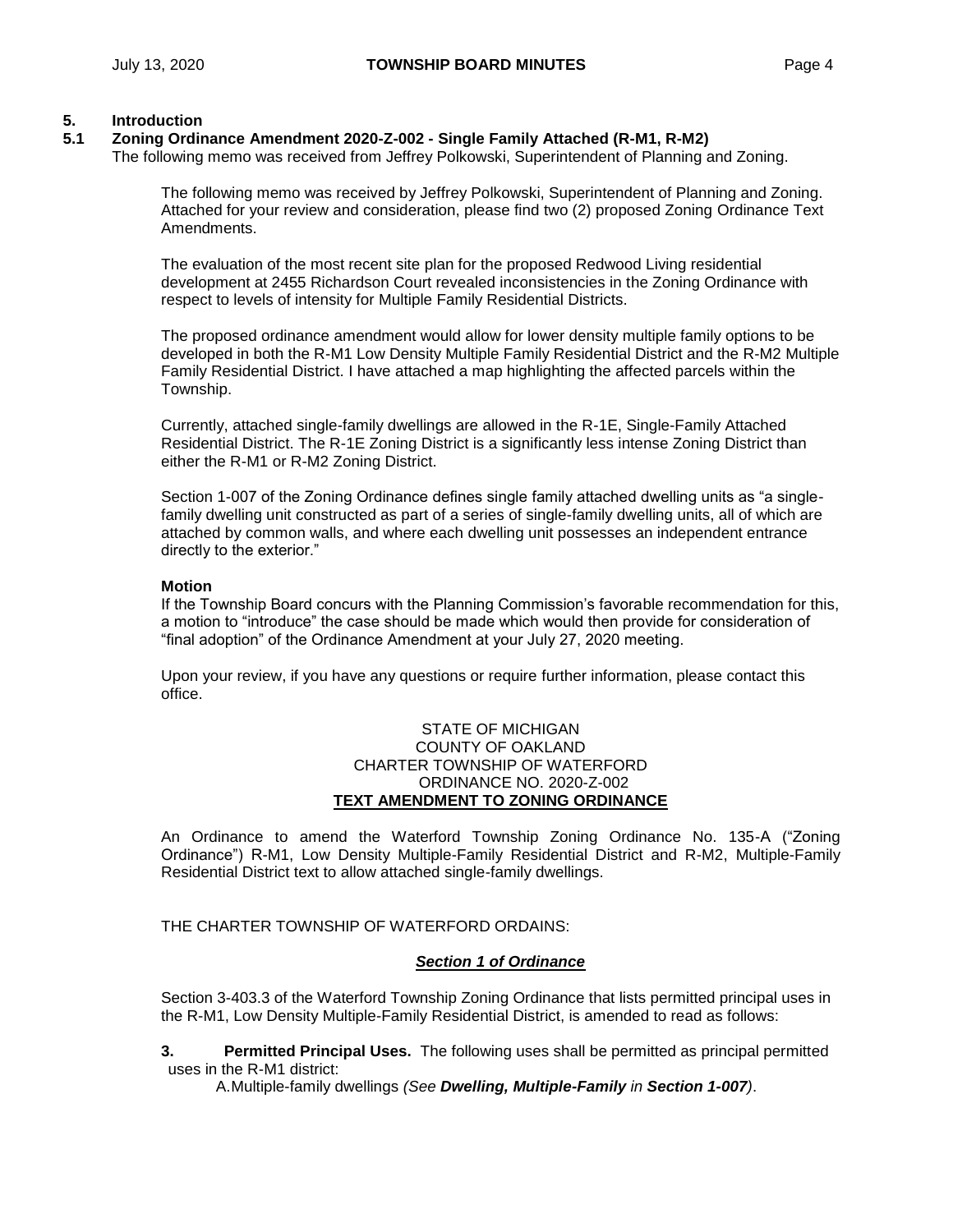#### Zoning Ordinance Amendment 2020-Z-002 - Single Family Attached (R-M1, R-M2) Continued.

- B. Attached single-family dwellings containing no more than four (4) dwelling units *(See Dwelling, Single-Family Attached in Section 1-007).*
- C. Single-family duplex dwellings *(See Dwelling, Single-Family Duplex in Section 1-007)* and single-family flat dwellings *(See Dwelling, Single-Family Flat in Section 1-007)* developed and arranged with two or more buildings on a single zoning lot.
- D. Adult day care homes *(See Adult Day Care Facilities in Section 1-007)*.
- E. Child family day care homes *(See Child Day Care Facilities in Section 1-007).*
- F. Child foster family homes *(See Foster Care Facilities in Section 1-007).*
- G. Neighborhood public utility facilities (*See Public Utility in Section 1-007)* and public utility hardware (*See Public Utility in Section 1-007)*.
- H. Area public utility facilities (*See Public Utility in Section 1-007)*, provided that any installations located closer than fifty (50) lineal feet from any adjacent residential dwelling shall be screened with landscaping materials as provided for in the SPL Manual and identified in a landscape plan reviewed and approved by the Zoning Official and Township Engineer, and such landscaping shall not negatively impact accessibility by utility maintenance crews.

# *Section 2 of Ordinance*

Section 3-403.4 of the Waterford Township Zoning Ordinance that lists permitted uses after special approval in the R-M1, Low Density Multiple-Family Residential District, is amended to read as follows:

**4. Permitted Uses after Special Approval.** The following uses shall be permitted as special approval uses in the R-M1 district, subject to the review and approval of the use in accordance with **Section 4-006** and any conditions hereinafter imposed for each such use:

- A.Attached single-family dwellings containing more than four (4) dwelling units *(See Dwelling, Single-Family Attached in Section 1-007).*
- B.Child group day care *(See Child Day Care Facilities in Section 1-007)*, when meeting the statutory standards of Public Act 110 of 2006, Michigan Zoning Enabling Act, as amended.
- C. Elder care facilities (*See Elder Care Facilities in Section 1-007*).
- D. Regional public utility facilities *(See Public Utility in Section 1-007)*, provided that the Planning Commission determines that no other location is available for the efficient and effective provision of utility services to Township residents, and that reasonable measures are stipulated and implemented to mitigate the impact of such installations on the adjacent properties.

## *Section 3 of Ordinance*

Section 3-404.3 of the Waterford Township Zoning Ordinance that lists permitted principal uses in the R-M2, Multiple-Family Residential District, is amended to read as follows:

**3. Permitted Principal Uses.** The following uses shall be permitted as principal permitted uses in the R-M2 district:

- A. Multiple-family dwellings *(See Dwelling, Multiple-Family in Section 1-007)*.
- B. Attached single-family dwellings (See Dwelling, Single-Family Attached in Section 1-007).
- C. Single-family duplex dwellings *(See Dwelling, Single-Family Duplex in Section 1-007)* and single-family flat dwellings *(See Dwelling, Single-Family Flat in Section 1-007)* developed and arranged with two or more buildings on a single zoning lot.
- D. Adult day care homes *(See Adult Day Care Facilities in Section 1-007)*.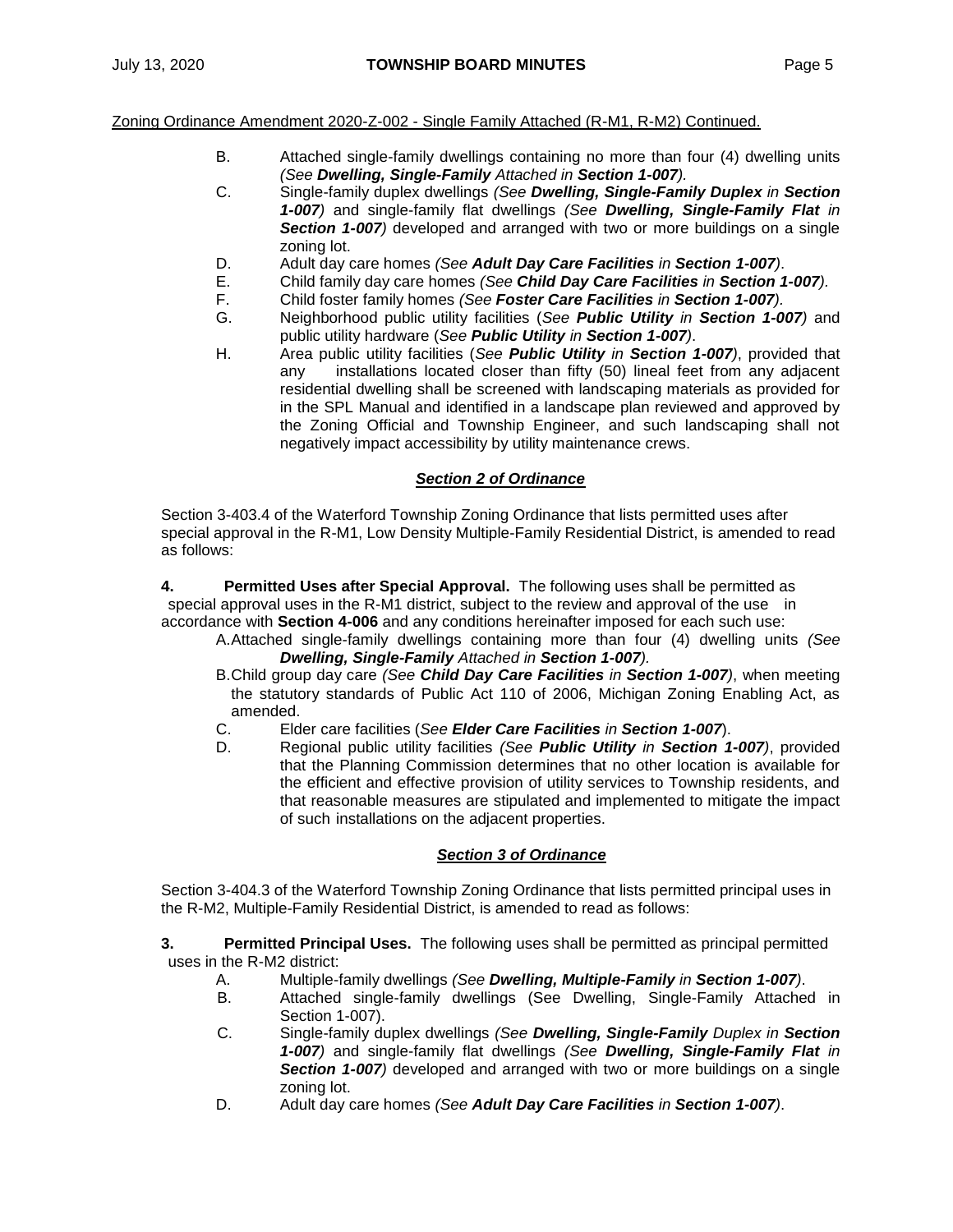Zoning Ordinance Amendment 2020-Z-002 - Single Family Attached (R-M1, R-M2) Continued.

- E. Child family day care homes *(See Child Day Care Facilities in Section 1-007).*
- F. Child foster family homes *(See Foster Care Facilities in Section 1-007).*
- G. Neighborhood public utility facilities (See Public Utility in Section 1-007) and public utility hardware (See Public Utility in Section 1-007).
- H. Area public utility facilities (See Public Utility in Section 1-007), provided that any installations located closer than fifty (50) lineal feet from any adjacent residential dwelling shall be screened with landscaping materials as provided for in the SPL Manual and identified in a landscape plan reviewed and approved by the Zoning Official and Township Engineer, and such landscaping shall not negatively impact accessibility by utility maintenance crews.

# *Section 4 of Ordinance*

The effective date of this Ordinance shall be on the  $8<sup>th</sup>$  day after publication, or a later date as provided in the Michigan Zoning Enabling Act for when a petition for voter referendum on this Ordinance and/or a notice of intent to submit such a petition is timely filed with the Township Clerk.

# **CERTIFICATION**

I certify that this Zoning Ordinance Text Amendment was adopted by a majority vote of the members of the Board of Trustees of the Charter Township of Waterford at a meeting duly called and held on \_\_\_\_\_\_\_\_\_\_\_\_\_\_\_\_\_\_\_\_\_\_\_\_\_\_\_\_\_\_\_\_, 2020.

\_\_\_\_\_\_\_\_\_\_\_\_\_\_\_\_\_\_\_\_\_\_\_ \_\_\_\_\_\_\_\_\_\_\_\_\_\_\_\_\_\_\_\_\_\_\_\_\_\_\_\_\_\_\_ Date **Date** Kimberly Markee, Township Clerk

Mr. Polkowski addressed the Board regarding Zoning Ordinance Text Amendment 2020-Z-002.

Moved by Bartolotta,

Seconded by Frasca; RESOLVED, to introduce Zoning Ordinance Text Amendment 2020-Z-002, and place on the July 27, 2020, regular Board of Trustee meeting for possible adoption. A roll call vote was taken.

Ayes: Wall, Markee, Birch, Bartolotta, Frasca, and Thomas Nays: None Absent: Joliat

Motion carried unanimously.

## 5.2 **Ord. No. 2020-Z-003 - Zoning Ordinance Amendment – Commercial Outdoor Storage (M-1)** The following memo was received by Jeffrey Polkowski, Superintendent of Planning and Zoning.

Attached for your review and consideration, please find a proposed Zoning Ordinance Text Amendment. This proposed Zoning Ordinance Text Amendment removes commercial outdoor storage establishments as a Permitted Principal Use and adds it to the list of Permitted Uses after Special Approval within the M-1 Light Industrial District. This would establish the Planning Commission as the review and approval authority for commercial outdoor storage establishments within the M-1 Light Industrial District in accordance with Section 4-006 of the Zoning Ordinance.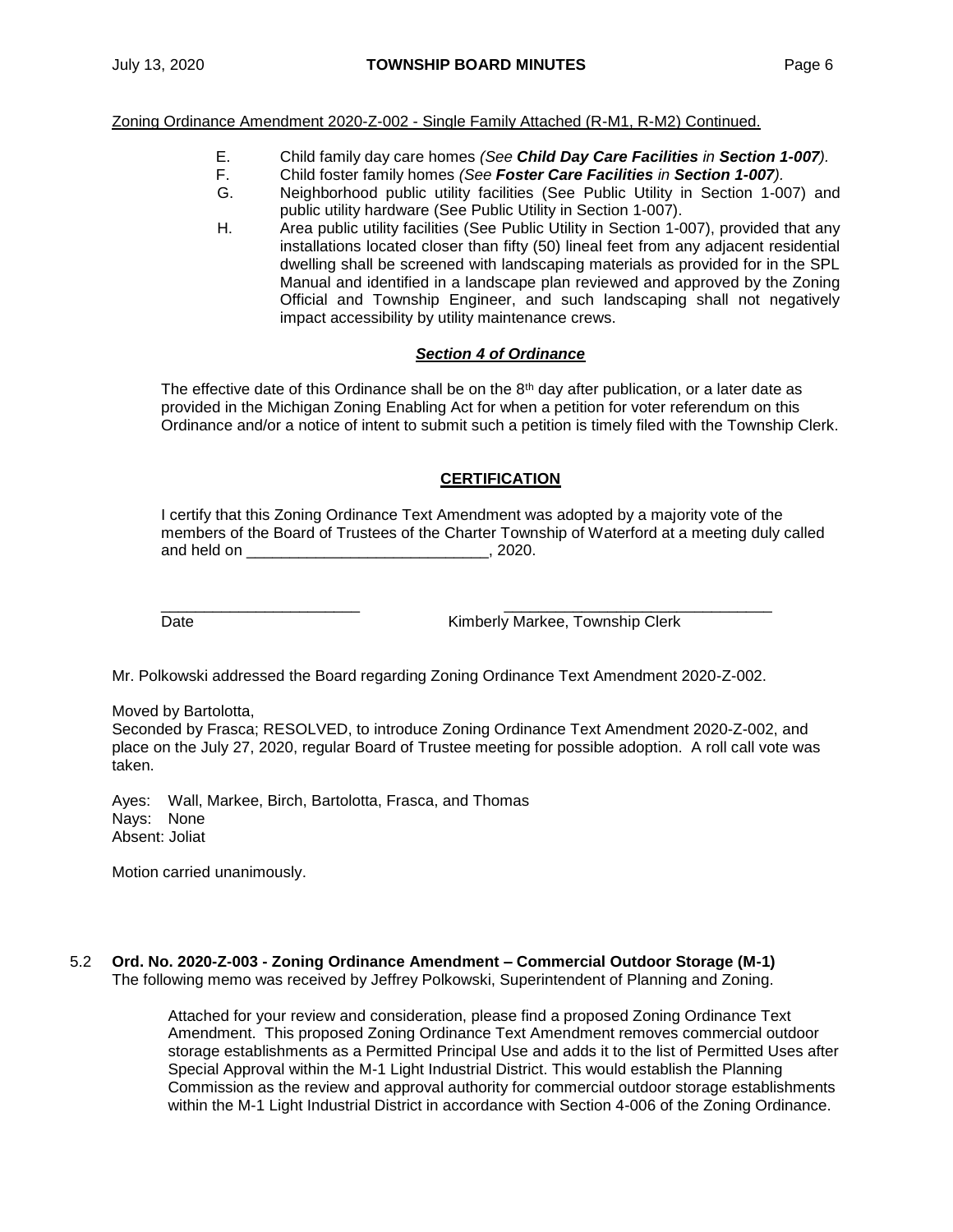#### Ord. No. 2020-Z-003 - Zoning Ordinance Amendment – Commercial Outdoor Storage (M-1) Continued.

After due consideration, Planning Staff has recognized an abundance of commercial outdoor storage establishments. Although necessary, these uses are considered unattractive and undesirable to the community when developed in large concentrations.

In an effort to incentivize more desirable industrial developments, this ordinance amendment upholds the intent of the 2003-2023 Master Plan vision for Industrial Districts in order to *"create an economic climate conducive to the attraction, retention, and expansion of business within Waterford,"* and *"improve the physical appearance and functional character of the commercial corridors."*

Modifying commercial outdoor storage establishments to be a Permitted Uses after Special Approval within the M-1 zoning district also ensures that the public be notified and that effective site development practices are established so that the quality of life in adjacent residential areas are not adversely affected.

#### **Motion**

If the Township Board concurs with the Planning Commission's favorable recommendation for this, a motion to "introduce" the case should be made which would then provide for consideration of "final adoption" of the Ordinance Amendment at your July 27, 2020 meeting.

Upon your review, if you have any questions or require further information, please contact this office.

Mr. Polkowski addressed the Board regarding Zoning Ordinance Text Amendment 2020-Z-003.

#### Moved by Frasca,

Seconded by Bartolotta, RESOLVED, to introduce Zoning Ordinance Text Amendment 2020-Z-003, and place on the July 27, 2020, regular Board of Trustee meeting for possible adoption. A roll call vote was taken. A roll call vote was taken.

Ayes: Wall, Markee, Birch, Bartolotta, Frasca, and Thomas Nays: None Absent: Joliat

Motion carried unanimously.

# 5.3 **Ord. No. 2020-Z-004 - Zoning Ordinance Amendment – Banquet Halls (C-1, C-UB**)

The following memo was received by Jeffrey Polkowski, Superintendent of Planning and Zoning.

Attached for your review and consideration, please find a proposed Zoning Ordinance Text Amendment. This proposed Zoning Ordinance Text Amendment allows Banquet halls within the C-2 Small Business Zoning District to operate with a Special Use Approval granted by the Planning Commission.

Township Staff has recently identified small banquet halls to be in demand within the community. Although banquet halls are available in larger, more intense, lots that are zoned C-3 General Business Zoning District and C-4 Extensive Business Zoning District. There are few options for smaller banquet halls that would be rented out for bridal showers, parties, small weddings, religious gatherings, etc.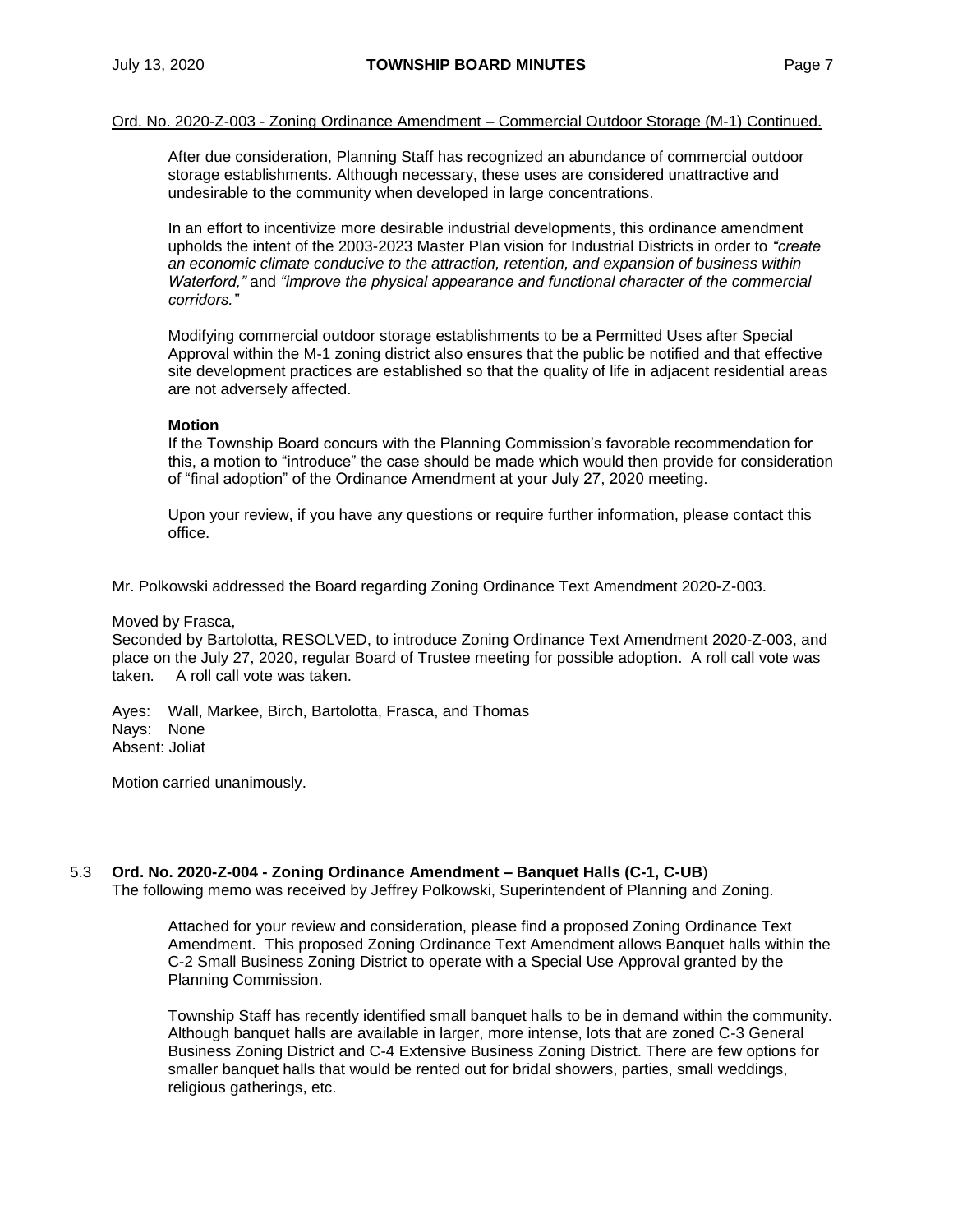Due to the nature of this development, Township Staff feels that it would be appropriate to establish this use as a Special Use, where a proposed development would be reviewed by the Township Planning Commission to ensure the development is appropriately sized and will operate harmoniously with all adjacent land uses.

The C-2 Small Business Zoning District is the only district within the Township that does not offer any Special Use approvals and is generally considered to be an underutilized district that offers limited development options when compared to the other commercial Zoning Districts that are designed to increase with incremental intensity ranging from C-1 Neighborhood Business to C-4 Extensive Business District.

Additionally, this Zoning Ordinance Text Amendment clarifies a discrepancy within Section 3- 707.3 and Section 3-707.5 of the Zoning Ordinance. Within the C-UB Urban Business District*,* 'banquet and food preparation establishments' are listed as both a Permitted Principal Uses and a Permitted Uses after Special Approval.

Township Staff recommends maintaining 'banquet and food preparation establishments' as a Permitted Principal Use within the Urban Business District due to the intention of the Waterford Township Master Plan 2023 to utilize this Zoning District to "reflect and promote the urban neighborhood area" and to "create an economic climate conducive to the attraction, retention, and expansion of business within Waterford."

Section 1-007 of the Zoning Ordinance defines a Banquet And Food Preparation Establishment as "*A commercial service establishment in which food and beverages are prepared for catered consumption off the zoning lot on which preparation occurs, and for the purposes of on-premise catering to large groups of people for special occasions such as banquets, weddings, receptions or similar functions when the zoning lot possesses the capacity for a banquet facility.*"

## **Motion**

If the Township Board concurs with the Planning Commission's favorable recommendation for this, a motion to "introduce" the case should be made which would then provide for consideration of "final adoption" of the Ordinance Amendment at your July 27, 2020 meeting.

Upon your review, if you have any questions or require further information, please contact this office.

## STATE OF MICHIGAN COUNTY OF OAKLAND CHARTER TOWNSHIP OF WATERFORD

ORDINANCE NO. 2020-Z-004

# **TEXT AMENDMENT TO ZONING ORDINANCE**

An Ordinance to amend the Waterford Township Zoning Ordinance No. 135-A ("Zoning Ordinance") C-2, Small Business District text to allow banquet and food preparation establishments as a permitted use after special approval, and to correct the C-UB, Urban Business District text by removing banquet and food preparation establishments from the list of permitted uses after special approval because they are also listed as a permitted principal use.

THE CHARTER TOWNSHIP OF WATERFORD ORDAINS:

# *Section 1 of Ordinance*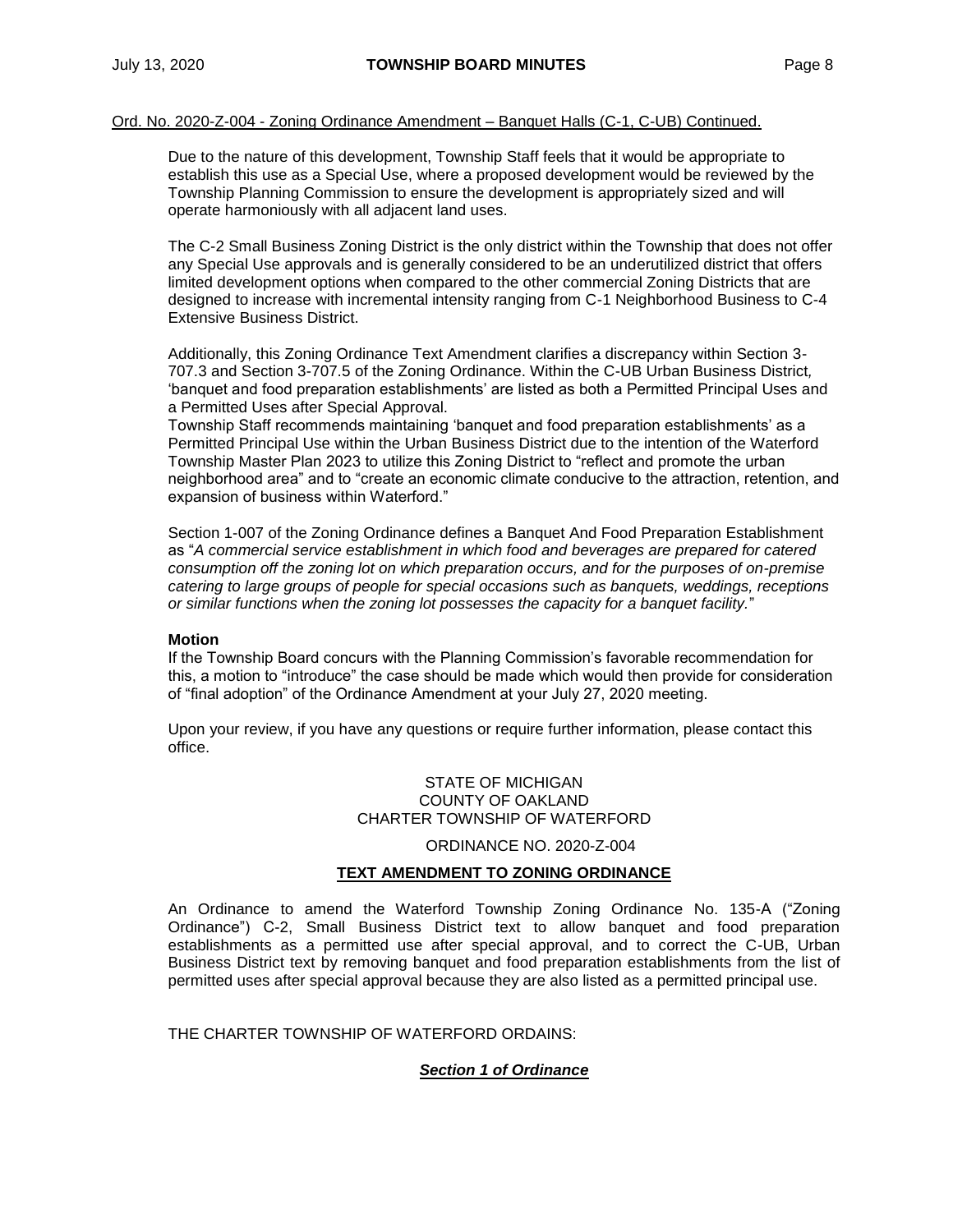## Ord. No. 2020-Z-004 - Zoning Ordinance Amendment – Banquet Halls (C-1, C-UB) Continued.

Section 3-704 of the Waterford Township Zoning Ordinance for the C-2, Small Business District, is amended to add a new subsection 5 to read as follows:

- **5. Permitted Uses after Special Approval.** The following uses shall be permitted as special approval uses in the C-2 District, subject to review and approval of the use in accordance with Section 4-006 and any conditions hereinafter imposed for each such use:
	- A. Banquet and food preparation establishments *(See Commercial Service Establishments in Section 1-007).*

# *Section 2 of Ordinance*

Section 3-707.5 of the Waterford Township Zoning Ordinance that lists permitted uses after special approval in the C-UB, Urban Business District, is amended to delete banquet and food preparation establishments that was subsection B, and now read as follows:

**5. Permitted Uses after Special Approval.** The following uses shall be permitted as special approval uses in the C-UB District, subject to the review and approval of the use in accordance with Section 4-006 and any conditions hereinafter imposed for each such use:

A. The uses permitted under Section 3-707.3.I with outdoor dining patios (See **Structure** in **Section 1-007**)conducted in areas structurally attached to and/or located directly adjacent to or upon the principal building used for restaurant establishments. The Planning Commission shall review and may stipulate requirements for reasonable restrictions on the hours of operations, additional screening and fencing, service area accessibility, waste material containers and disposal of waste materials, effective pedestrian circulation, seating capacity, additional required parking, and future review to ensure conformance with such stipulations and the performance standards established in this Zoning Ordinance.

B. Veterinary clinics (See Veterinary Establishments in Section 1-007). A veterinary clinic may include customary pens or cages which are permitted only within the clinic building and limited to overnight observation, and shall only be incidental to such clinic use.

C. Funeral home establishments (See Funeral Home Establishments in Section 1-007). D. Precious metal and gem dealers (See Section 1-006) in conformance with Section 2-602.

# *Section 3 of Ordinance*

The effective date of this Ordinance shall be on the  $8<sup>th</sup>$  day after publication, or a later date as provided in the Michigan Zoning Enabling Act for when a petition for voter referendum on this Ordinance and/or a notice of intent to submit such a petition is timely filed with the Township Clerk.

# **CERTIFICATION**

I certify that this Zoning Ordinance Text Amendment was adopted by a majority vote of the members of the Board of Trustees of the Charter Township of Waterford at a meeting duly called and held on \_\_\_\_\_\_\_\_\_\_\_\_\_\_\_\_\_\_\_\_\_\_\_\_\_\_\_\_\_\_\_\_\_, 2020.

\_\_\_\_\_\_\_\_\_\_\_\_\_\_\_\_\_\_\_\_\_\_\_ \_\_\_\_\_\_\_\_\_\_\_\_\_\_\_\_\_\_\_\_\_\_\_\_\_\_\_\_\_\_\_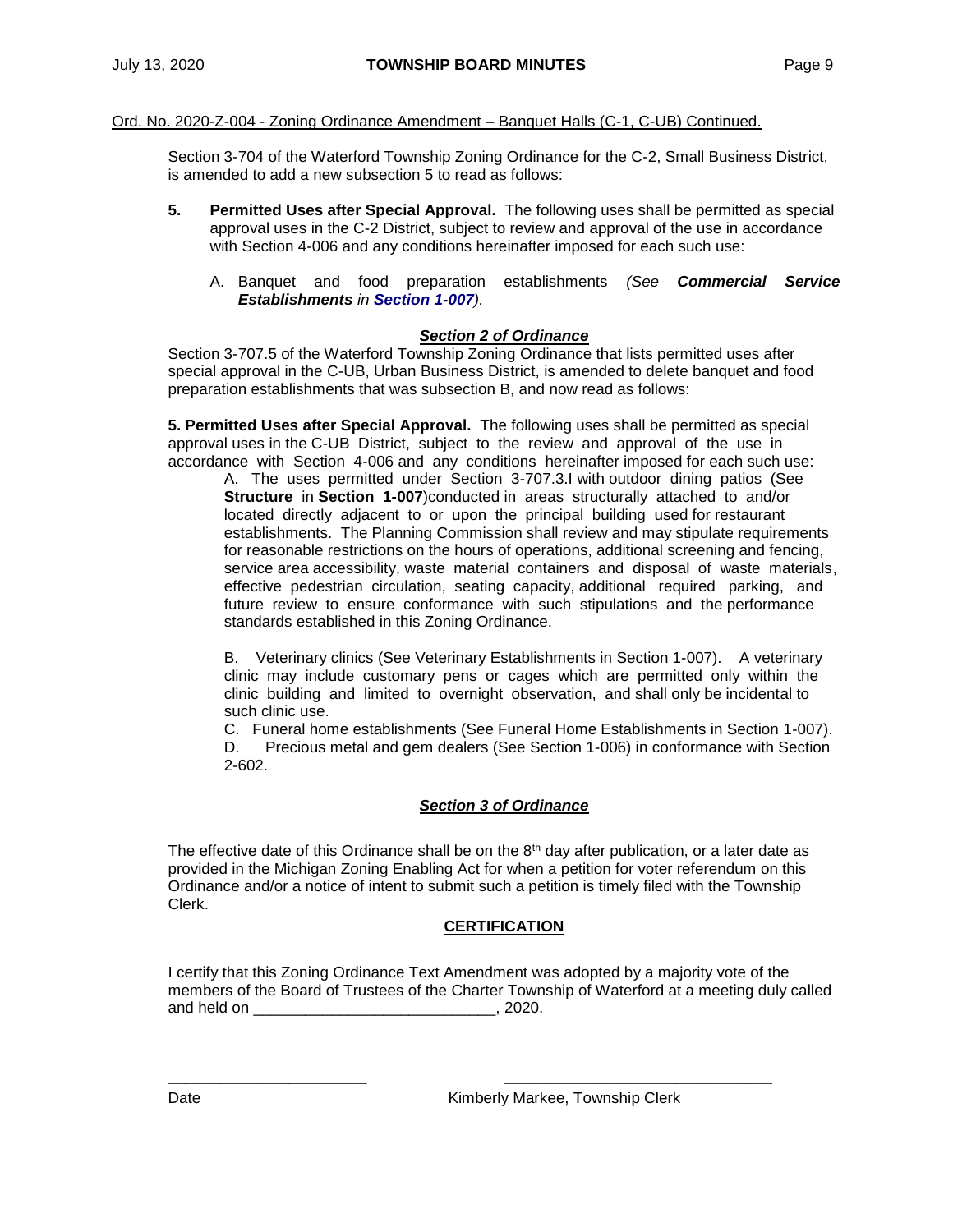Ord. No. 2020-Z-004 - Zoning Ordinance Amendment – Banquet Halls (C-1, C-UB) Continued.

Mr. Polkowski addressed the Board regarding Zoning Ordinance Text Amendment 2020-Z-004.

Moved by Frasca,

Seconded by Markee; RESOLVED, to introduce Zoning Ordinance Text Amendment 2020-Z-004, and place on the July 27, 2020, regular Board of Trustee meeting for possible adoption. A roll call vote was taken. A roll call vote was taken.

Ayes: Wall, Markee, Birch, Bartolotta, Frasca, and Thomas Nays: None Absent: Joliat

Motion carried unanimously.

## 5.4 **Zoning Ordinance 2020-Z-005; Proposed Map Adoption for the July 27, 2020, Planning Commission Meeting Case No. 20-06-01 Re-Adoption of the Official Zoning Map**

The following memo was received by Jeffrey Polkowski, Superintendent of Planning and Zoning.

The Official Zoning Map adopted March 10, 2010, as amended, has generally been considered difficult to read and not user friendly by those who chose to live or invest in the Township. As a response to this, Township Staff has been circulating an unofficial map that uses a different organizational structure and color scheme in an attempt to provide more clarity.

Planning Staff is comfortable with proposing that this map be established as the Official Zoning Map for Zoning Ordinance No. 135-A. Attached with this memo, for your review, is both the existing Official Zoning Map and the Proposed Zoning Map. Both of which, include the following amendments (rezonings) as per Section 4-009.2.J of the Zoning Ordinance:

| Case No.            | <b>Date</b> | Parcel ID                                      | <b>Address</b>             | Previous Zoning Changed Zoning |        |
|---------------------|-------------|------------------------------------------------|----------------------------|--------------------------------|--------|
|                     |             | 2012-02-02 12-02-02 13-18-353-019, through 022 | 7720 & 7732 HIGHLAND RD.   | $C-2$                          | $C-3$  |
|                     |             | 2012-04-01 12-04-01 13-35-179-028 through 032  | 90 S. CASS LAKERD.         | $O-1$                          | $C-2$  |
| 2012-04-02 12-04-02 |             | 13-35-179-039                                  | 3532 CASS ELIZABETH RD.    | $O-1$                          | $HT-1$ |
| 2012-04-03 12-04-03 |             | 13-35-179-036                                  | 960 S. CASS LAKERD.        | $R-1C$                         | $C-2$  |
| 2012-04-04 12-04-04 |             | 13-04-151-013                                  | 4269 STEFFENS RD.          | $R-1B$                         | $C-1$  |
| 2012-04-06 12-04-06 |             | 13-13-300-201                                  | 1580 SCOTT LAKE RD         | $R-1A$                         | PL     |
| 2013-03-02 13-03-02 |             | 13-33-180-001                                  | VACANT PARCEL              | $R-1E$                         | $R-1A$ |
| 2013-05-02 13-05-02 |             | 13-23-353-002                                  | 592 SHARON STREET          | $O-1$                          | $R-1A$ |
| 2014-02-01 14-02-01 |             | 13-13-426-034                                  | VACANT PARCEL              | $C-4$                          | $R-M2$ |
| 2014-09-02 14-09-02 |             | 13-14-227-027                                  | VACANT PARCEL              | $R-1A$                         | $O-1$  |
| 2015-02-01 15-02-01 |             | 13-10-402-006,010,009                          | 4265 DIXIE HIGHWAY         | $C-2$                          | $C-3$  |
| 2015-03-01 15-03-01 |             | 13-16-451-023,027                              | <b>BALIAN DRIVE</b>        | $C-3$                          | $C-4$  |
| 2015-08-03 15-08-03 |             | 13-22-227-013                                  | 4212 HIGHLAND SUITE 100    | $C-4$                          | $C-3$  |
| 2016-03-01 16-03-01 |             | 13-18-451-023                                  | 7313 HIGHLAND ROAD         | $C-4$                          | $C-3$  |
| 2016-04-02 16-04-02 |             | 13-21-101-021                                  | VACANT PARCEL              | PL                             | $R-1B$ |
| 2017-03-01 17-03-01 |             | 13-20-101-001                                  | VACANT-PROPERTY ASSEMBLAGE | R-1A, C-2, C-3                 | $C-4$  |
| 2017-05-01 17-05-01 |             | 13-13-426-032                                  | 2100 DIXIE HIGHWAY         | $C-4$                          | $C-3$  |
| 2017-05-02 17-05-02 |             | 13-34-427-003                                  | VACANT PROPERTY            | $C-1$                          | $R-1C$ |
| 2017-06-01 17-06-01 |             | 13-20-101-007                                  | 6929 HIGHLAND RD.          | $C-2$                          | $C-4$  |
| 2017-06-03 17-06-03 |             | 13-21-202-001                                  | 5385 HIGHLAND RD. - VACANT | $O-1$                          | $C-1$  |
| 2017-10-01 17-10-01 |             | 13-12-105-005                                  | 2946 WALTON BLVD.          | $O-1$                          | $R-1A$ |
| 2017-11-03 17-11-03 |             | 13-35-301-001                                  | 3965 CASS ELIZABETH RD.    | $C-2$                          | CR     |
| 2017-11-04 17-11-04 |             | 13-04-253-013,014                              | VACANT PROPERTY            | $R-1$                          | $R-1B$ |
|                     |             | 2018-03-03 18-03-03 13-24-176-009 through 024  | VACANT PROPERTY            | $C-1$                          | $R-1C$ |
| 2018-04-01 18-04-01 |             | 13-16-401-023                                  | 5341 TUBBS RD.             | PI.                            | $R-1A$ |
| 2018-10-01 18-10-01 |             | 13-19-200-004                                  | 7488 PONTIAC LAKE RD.      | $R-1A$                         | $R-M2$ |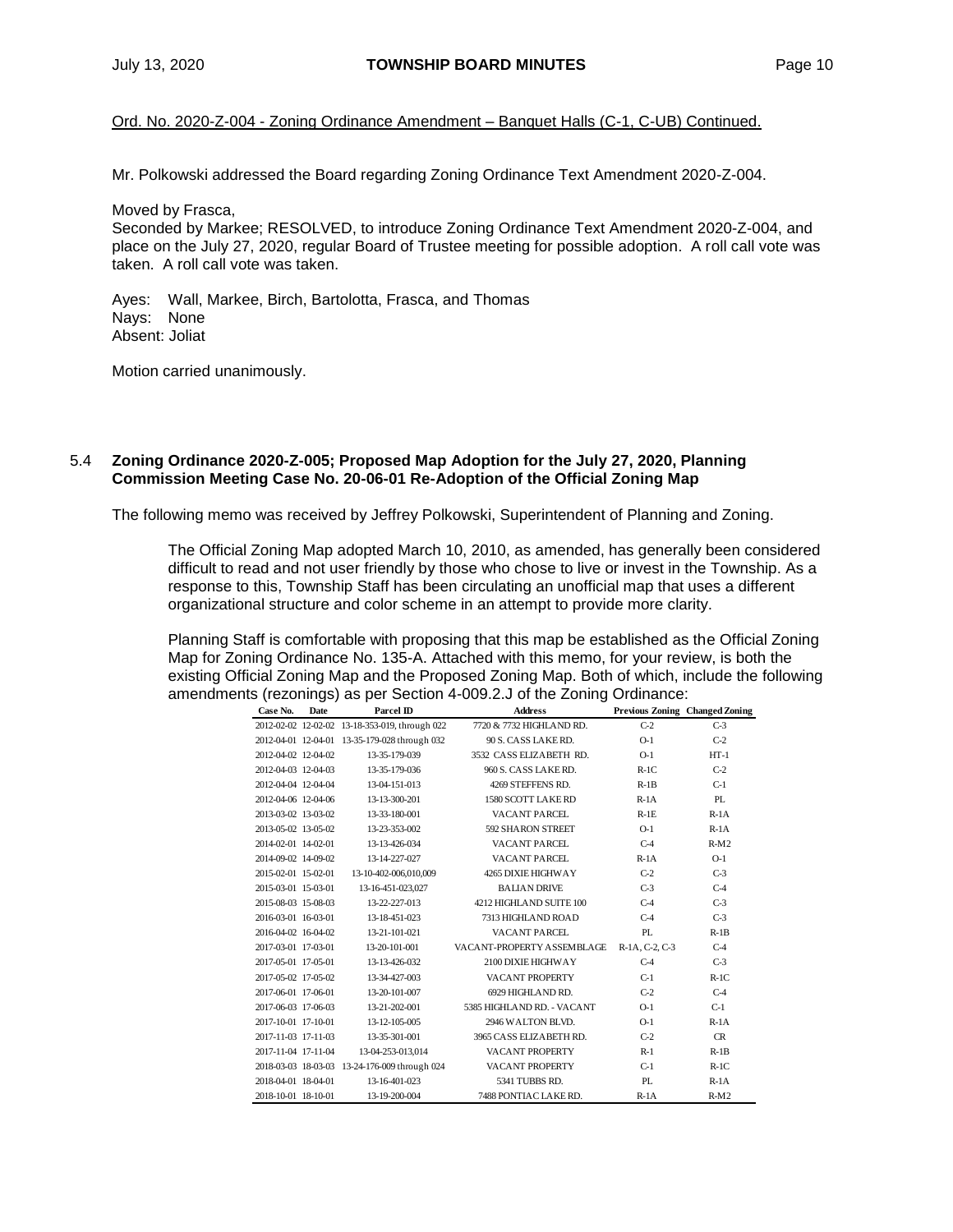Zoning Ordinance 2020-Z-005; Proposed Map Adoption for the July 27, 2020, Planning Commission Meeting Case No. 20-06-01 Re-Adoption of the Official Zoning Map Continued.

Although there is no national standard for a color scheme adopted by the American Planning Association, the proposed color scheme used to represent the Township Zoning Districts is more typically seen in zoning maps used by municipalities nation-wide. After circulating this map for over a year, making minor adjustments as they have been identified.

#### **Motion**

If the Township Board concurs with the Planning Commission's favorable recommendation for this, a motion to "introduce" the case should be made which would then provide for consideration of "final adoption" of the Amendment at your July 27, 2020 meeting.

Upon your review, if you have any questions or require further information, please contact this office.

Mr. Polkowski addressed the Board regarding Zoning Ordinance Text Amendment 2020-Z-005.

#### Moved by Markee,

Seconded by Frasca; RESOLVED, to introduce Zoning Ordinance 2020-Z-005; Proposed Map Adoption for the July 27, 2020, Planning Commission Meeting Case No. 20-06-01 Re-Adoption of the Official Zoning Map, and place on the July 27, 2020, regular Board of Trustee meeting for possible adoption. A roll call vote was taken.

Ayes: Wall, Markee, Birch, Bartolotta, Frasca, Joliat, and Thomas Nays: None Absent: None

Motion carried unanimously.

## 5.5 **Zoning Ordinance 2020-Z-006; Rezoning Case No. 20-02-02, Southeast Corner of Dixie Highway and Waterford Road, Accessible From Rockcroft Blvd, From R1-A, PL to C-3**

The following memo was received by Jeffrey Polkowski, Superintendent of Planning and Zoning.

| Current Zoning:         | R-1A, Single Family Residential and PL, Public Land District |
|-------------------------|--------------------------------------------------------------|
| <b>Proposed Zoning:</b> | C-3 General Business District                                |

**Master Plan**: Public and Open Space: Public Lands

Prior to acquisition by the applicant, the property was utilized as vehicle storage area for the volunteer fire department and has currently been operating as a minor vehicle service facility. The current owner is seeking to rezone the property to C-3, General Business, to bring the use into conformity and the zoned in conformance with the surrounding area. Upon approval, of rezoning, the applicant will petition for a special approval use for an outdoor storage establishment in a C-3, General Business District.

The Master Plan indicates that these parcels are designated as Public and Open Space: Public Lands. This is due to its previously functioning use as vehicle storage for the Volunteer Fire Department. The Master Plan designation of all surrounding parcels are listed as Commercial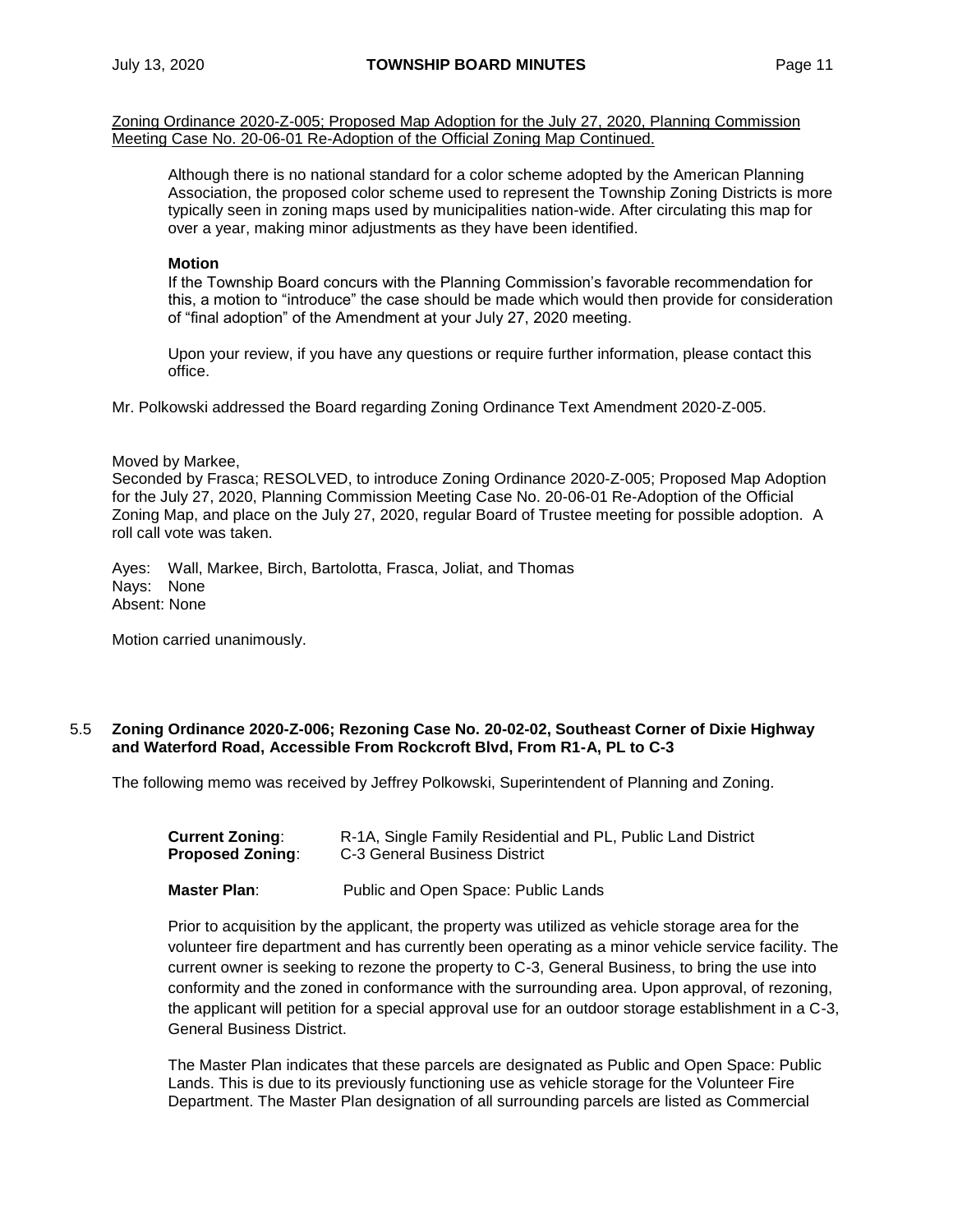Zoning Ordinance 2020-Z-006; Rezoning Case No. 20-02-02, Southeast Corner of Dixie Highway and Waterford Road, Accessible From Rockcroft Blvd, From R1-A, PL to C-3 Continued.

Office: Community Business. Therefore, Township Staff recommends analyzing this parcel through the lens of the Commercial Office: Community Business Master Plan designation.

# **Motions**

Based upon the Planning Commission's favorable recommendation at the June 23, 2020 regular meeting for this rezoning case, should the Board want to consider adopting the requested rezoning to C-3 General Business District, the appropriate motion would be to introduce the attached Ordinance and schedule it for possible adoption at the July 27, 2020 meeting.

However, if the Board does not want to adopt the requested rezoning, the appropriate motion would be to not introduce the Ordinance and deny the rezoning.

Staff will be available at Monday's meeting for any questions on this case. However, if you have any questions in advance of the meeting, please contact this office.

# STATE OF MICHIGAN COUNTY OF OAKLAND ORDINANCE NO. 2020-Z-006 **ZONING ORDINANCE MAP AMENDMENT**

An ordinance to amend the Waterford Township Zoning Ordinance by rezoning a parcel of property and amending the Zoning Map.

THE CHARTER TOWNSHIP OF WATERFORD ORDAINS:

## *Section 1 of Ordinance*

The parcels of property that are assigned tax parcel numbers 13-04-126-008, and 13-04-126-009, legally described below, with current addresses of 4525 Rockcroft Blvd. are rezoned from **Rezone from R-1A, Single-Family Residential and PL, Public Land District to C-3, General Business District,** with the Zoning Map that is adopted by and made part of the Waterford Township Zoning Ordinance in Section 3-101, to be changed and amended to reflect this rezoning.

## *Section 2 of Ordinance*

The effective date of this ordinance shall be on the  $8<sup>th</sup>$  day after publication, or a later date as provided in the Michigan Zoning Enabling Act for when a petition for voter referendum on this Ordinance and/or a notice of intent to submit such a petition is timely filed with the Township Clerk.

#### **CERTIFICATION**

I certify that this Zoning Ordinance Map Amendment Ordinance was adopted by a majority vote of the members of the Board of Trustees of the charter Township of Waterford at a meeting duly called and held on

CHARTER TOWNSHIP OF WATERFORD

Date **Communist Clerk** Kimberly F. Markee, Township Clerk

Mr. Polkowski addressed the Board regarding Zoning Ordinance Text Amendment 2020-Z-006.

Trustee Bartolotta stated that this is located on a dead-end street. Boomer does excellent work at his facilities.

\_\_\_\_\_\_\_\_\_\_\_\_\_\_\_\_\_\_ \_\_\_\_\_\_\_\_\_\_\_\_\_\_\_\_\_\_\_\_\_\_\_\_\_\_\_\_\_\_\_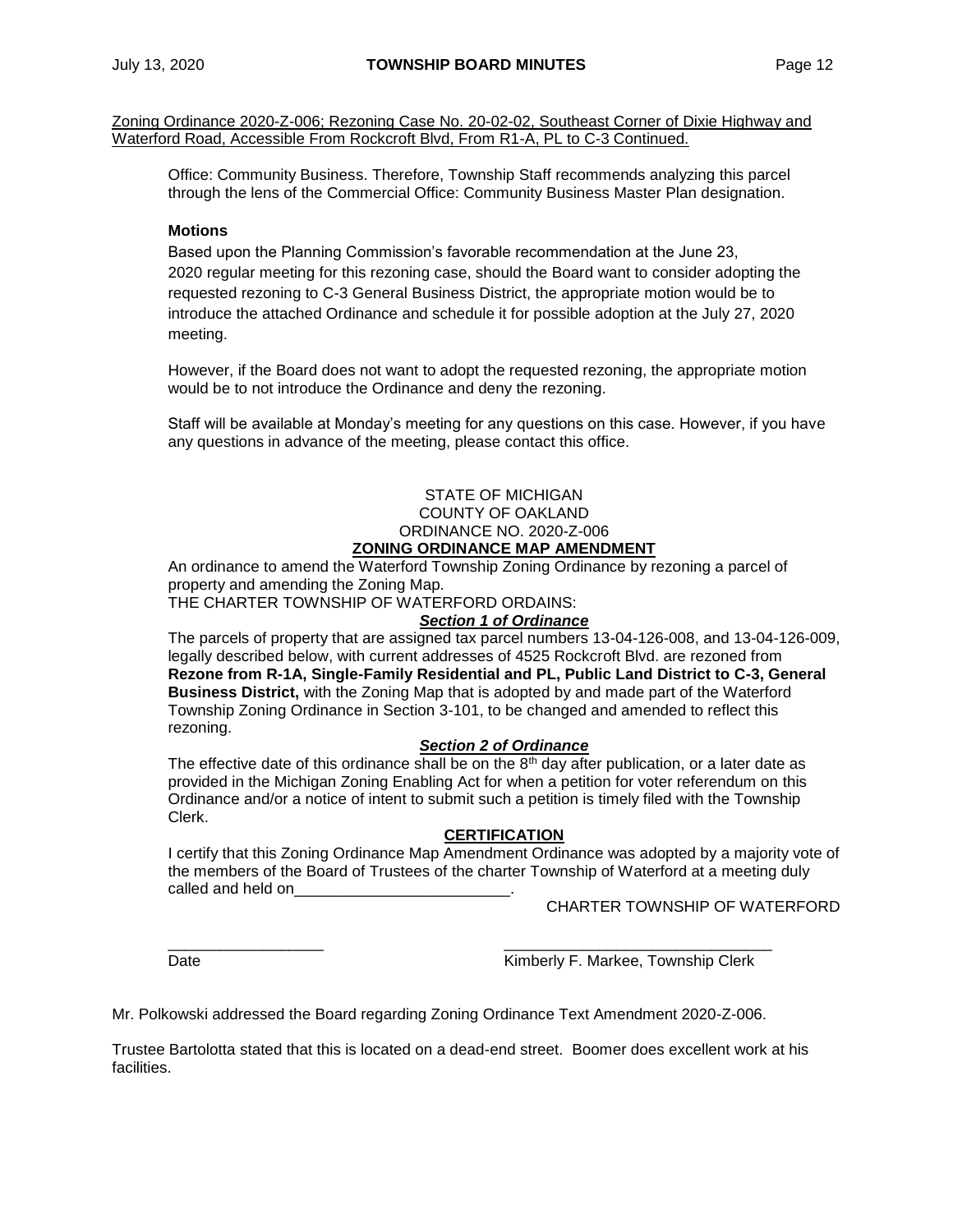Zoning Ordinance 2020-Z-006; Rezoning Case No. 20-02-02, Southeast Corner of Dixie Highway and Waterford Road, Accessible From Rockcroft Blvd, From R1-A, PL to C-3 Continued.

Moved by Bartolotta,

Seconded by Thomas, RESOLVED, to introduce Zoning Ordinance 2020-Z-006; Rezoning Case No. 20- 02-02, Southeast Corner of Dixie Highway and Waterford Road, Accessible From Rockcroft Blvd, from R1-A, PL to C-3, and place on the July 27, 2020, regular Board of Trustee meeting for possible adoption. A roll call vote was taken. A roll call vote was taken.

Ayes: Wall, Markee, Birch, Bartolotta, Frasca, and Thomas Nays: None Absent: Joliat

Motion carried unanimously.

## **6. New Business**

# **6.1 Approval of Rental Agreement 2303 Crescent Lake Road**

The following agreement was received by Supervisor Wall.

# **PROPERTY RENTAL AGREEMENT**

(1) This Property Rental Agreement ("Agreement") shall be effective as of the date of the last signature and is by and between the Charter Township of Waterford, a Municipal Corporation, whose address is 5200 Civic Center Drive, Waterford, Michigan 48329, hereinafter designated as the *"Landlord",* and R&L Produce by Van Houtte Farms, LLC, a Michigan limited liability company whose address is 11360 35 Mile Road, Romeo, Michigan 48065*,* hereinafter designated as the Tenant.

(2) Description of Rental Area and Purpose: The Landlord, in consideration of the rents to be paid and the covenants and agreements to be performed by the Tenant, does hereby rent to the Tenant the portion of the premises situated at the Parking Lot on the property known as 2303 Crescent Lake Road, Waterford Township, MI 48329 as depicted on that attached plot plan ("Premises") for the purpose of seasonal retail sales of fresh produce as a transient merchant.

(3) Term and Rent: This Agreement shall be for up to four (4) months per year (July, August, September, and October) beginning in calendar year 2020 and continuing through calendar year 2024, with the Tenant's rent payments to Landlord to be in the amounts listed below. The payments for August, September, and October shall be made by the first day of those months. If Tenant commences use of the Premises in July, the payment shall be made on the date of that commencement, with the amount to be based on the number of use days in the month at the daily rate.

|              | <b>YEAR</b> | <b>MONTHLY RATE</b> | DAILY RATE |
|--------------|-------------|---------------------|------------|
| a)           | 2020        | \$1,290.00          | \$42.00    |
| b)           | 2021        | \$1,330.00          | \$43.00    |
| $\mathbf{C}$ | 2022        | \$1,370.00          | \$44.00    |
| d)           | 2023*       | \$1,410.00          | \$45.00    |
| e)           | 2024*       | \$1,450.00          | \$46.00    |
|              |             |                     |            |

(\*) In calendar years 2023 and 2024 the Landlord has the option to discontinue this rental agreement for any reason. The Landlord agrees to exercise this option and notify the Tenant by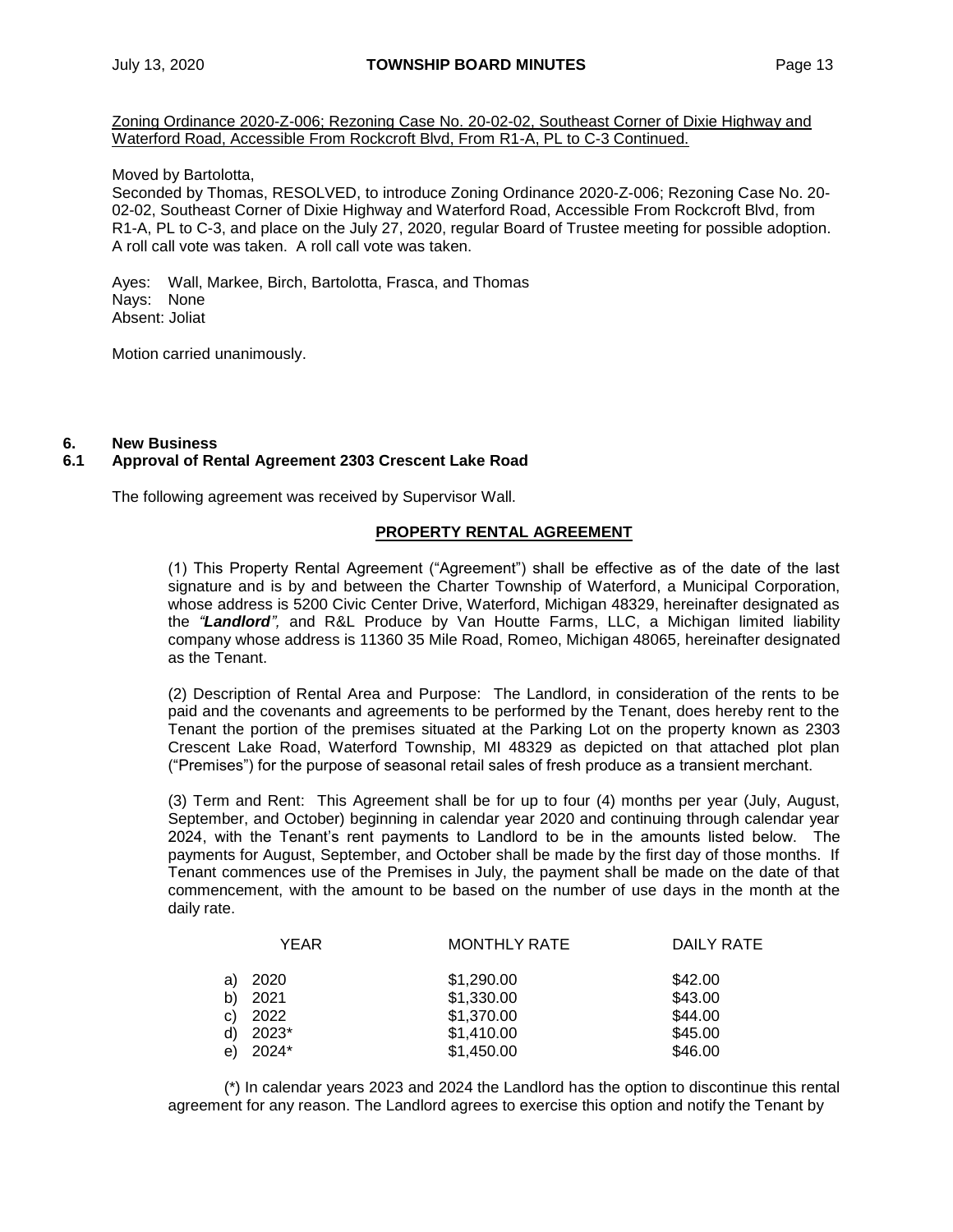#### Approval of Rental Agreement 2303 Crescent Lake Road Continued.

March 1<sup>st</sup> in each of those years. Failure to provide notice to the Tenant by March 1<sup>st</sup> shall be considered a forfeiture of the Landlords right to discontinue this rental agreement in that given calendar year.

> Electricity: Tenant is responsible for any and all cost including all metered electrical billings.

> Water: Tenant is responsible for an initial \$400.00 pre-paid temporary water source as well as all subsequent metered billings.

(4) Insurance: Although the Landlord may insure the Premises on its general liability insurance coverage, Tenant shall have no right to or expectation of coverage under any insurance policies of the Township. During periods of occupancy the Tenant shall be required to provide commercial general liability insurance covering all operations including occupancy and/or use of the property with a minimum liability limit of one million dollars per occurrence. It is understood and agreed that the following shall be Additional Insured: The Landlord, including all elected and appointed officials, all employees and volunteers, all boards, commissions, and/or authorities and their board members, employees and volunteers. It is understood and agreed by naming the Landlord as additional insured, coverage afforded is considered to be primary and any other insurance the Landlord may have in effect shall be considered secondary and/or excess.

(5) Assignment: The Tenant covenants not to assign or transfer this rental agreement or sublet said premises or any part thereof without the written consent of the Landlord. Any assignment, transfer, hypothecation, mortgage or subletting without said written consent shall give the Landlord the right to terminate this rental agreement and to reenter and repossess rented premises.

(6) Use and Occupancy: It is understood and agreed between parties hereto that said premises during the continuance of this rental agreement shall be used and occupied by Tenant only for the retail sale of fresh produce and purposes incidental thereto. The Tenant will not use the premises for any purpose in violation of any law, municipal ordinance or regulation, or its Transient Merchant License from the Township, and that on any breach of this agreement the Landlord may at its option terminate this rental agreement forthwith and reenter and repossess the rented premises.

(7) Tenant to Indemnify: The Tenant agrees to indemnify and hold harmless the Landlord from any liability for damages to any person or property in, on or about said rented premises due to negligence or other actions or omissions of Tenant or its employees, agents, and vendors.

(8) Repairs: The Tenant further covenants and agrees that it will, at its own expense, during the continuation of this agreement, keep the said premises clean and every part thereof in as good repair and at the expiration of the term yield and deliver up the same in like condition as when taken, reasonable use and wear thereof and damage by the elements excepted. The tenant shall not make any alterations, additions or improvements to said premises without the Landlord's written consent. The Tenant agrees to remove all market related items at the end of each use period in a calendar year, as well as, repair or fill in all holes in dirt and/or asphalt from market tent stakes or other market related use.

(9) Reservation: The Landlord shall have the right of inspection of the rented premises and a right of entry onto said rented property when such entry is necessary and incidental to the operation of the Township of Waterford.

(10) The Tenant further acknowledges that it has examined the said rented property prior to signing this rental agreement, and knows the condition thereof, and that no representations as to the condition or state of repairs thereof have been made by the Landlord which are not herein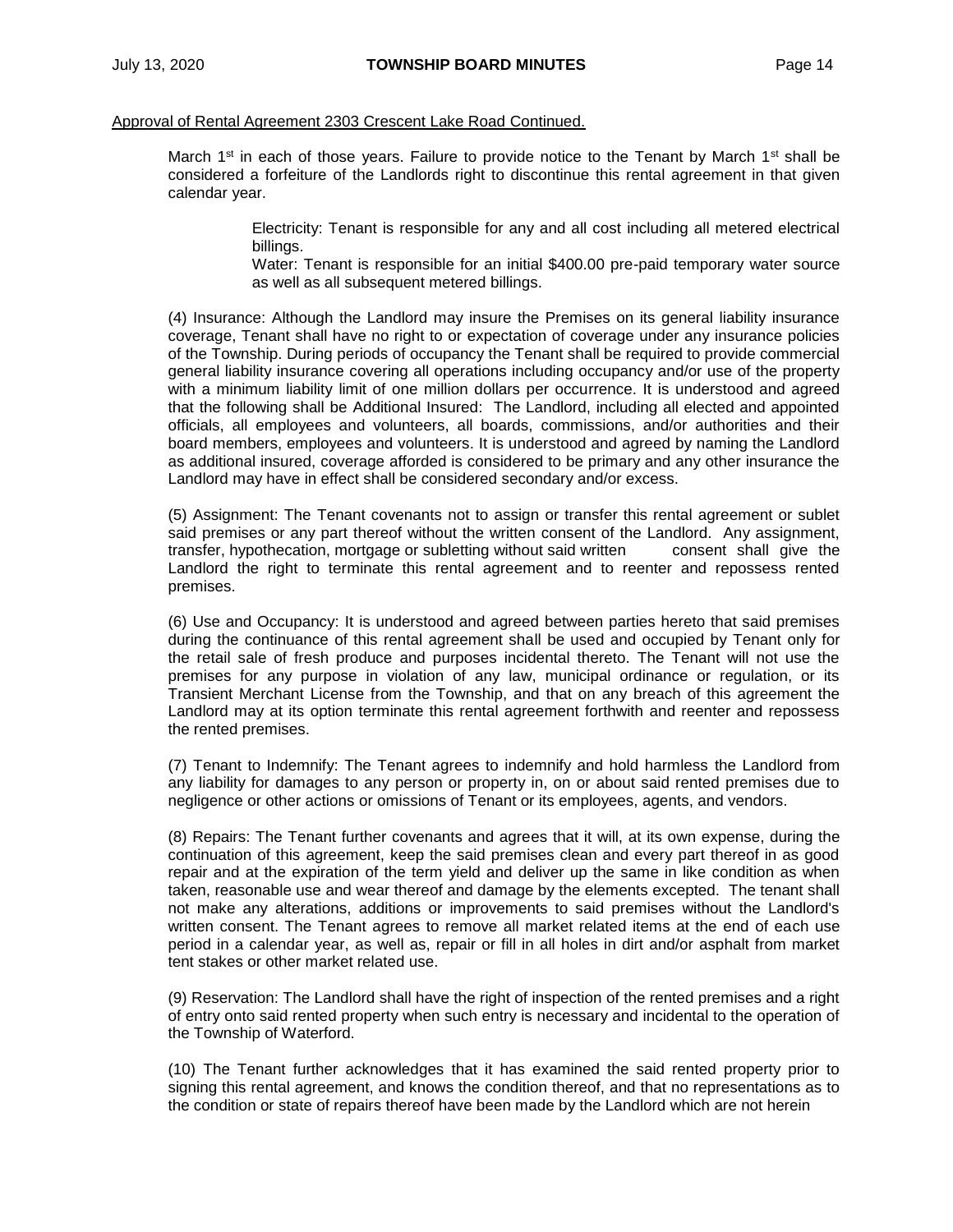Approval of Rental Agreement 2303 Crescent Lake Road Continued.

expressed, and the Tenant hereby accepts the rented property in its present condition at the date of the execution of this agreement.

(11) It is further agreed that the Tenant may seek a temporary sign permit from the Waterford Township Development Services Department for all signage used on the property for the duration of this rental agreement.

(12) In case any rent shall be due and unpaid or if default be made in any of the covenants herein contained, or if said rented premises shall be deserted or vacated, then it shall be lawful for the Landlord to reenter and repossess the said premises and to remove and dispose of any property of the Tenant that remains on the premises.

(13) One or more waivers of any covenant or condition by the Landlord shall not be construed as a waiver of a further breach of the same covenant or condition.

(14) Whenever under this agreement, a provision is made for notice of any kind it shall be deemed sufficient notice and service thereof if such notice to the Tenant is in writing addressed to the Tenant at the address in this Agreement or at the rented premises and deposited in the mail with postage prepaid and if such notice to the Landlord is in writing addressed to the address of the Landlord to the Attention of the Township Supervisor and deposited in the mail with postage prepaid.

IN WITNESS WHEREOF, the parties have signed this Agreement on the dates indicated next to their signatures.

\_\_\_\_\_\_\_\_\_\_\_\_\_\_\_\_\_\_\_\_\_\_\_ \_\_\_\_\_

## **CHARTER TOWNSHIP OF WATERFORD**

Gary Wall, Township Supervisor **Date Date** Date **Date Date Date** 

Kimberly F. Markee, Township Clerk Date Date Date Date Date

# **R&L PRODUCE BY VAN HOUTTE FARMS, LLC**

Rene Van Houtte, Manager/Member Date Date Date Date

Larry Van Houtte, Manager/Member Date Date Date Date Date Date

Attached Plot Plan is part of this Agreement

\_\_\_\_\_\_\_\_\_\_\_\_\_\_\_\_\_\_\_\_\_ \_\_\_\_\_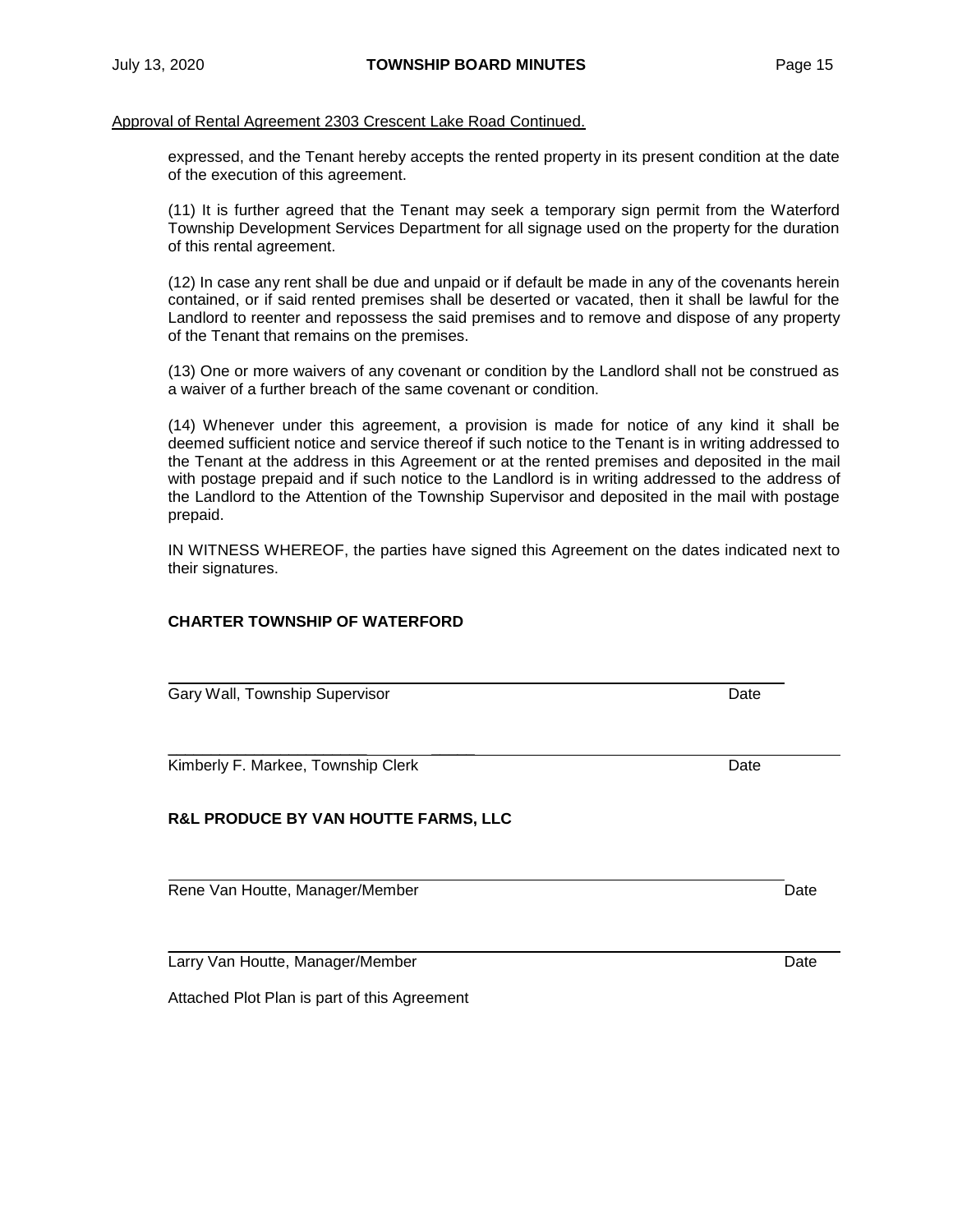## Approval of Rental Agreement 2303 Crescent Lake Road Continued.

Moved by Bartolotta,

Seconded by Markee; RESOLVED, to approve the Rental Agreement 2303 Crescent Lake Road. A roll call vote was taken.

Ayes: Wall, Markee, Birch, Bartolotta, Frasca, and Thomas Nays: None Absent: Joliat

Motion carried unanimously.

## 6.2 **Recommendation to Partially Pre-Pay OMI Series 2020-A**

The following memo was received by Derek Diederich, Budget Director and DPW Administrative Superintendent, Russell Williams, DPW Director, Barb Miller, Assistant Budget Director and Accounting Manager.

Waterford Township was recently notified by the Oakland County Water Resource Commissioner's (WRC) Office that Series 2020-A of the Oakland Macomb Interceptor (OMI) Drainage District Assessment Roll was certified in June-2020.

Waterford Township is a member community of the Oakland Macomb Interceptor (OMI) Drainage District. The attached memo from OMI details the sewer project not to exceed \$84-million. Waterford's share of this public improvement is estimated at: 7.6159%, or \$6,397,356. The memo from OMI, attached here for your convenience, outlines the large rehabilitation of the Northeast Pumping Station (constructed in the 1970's) and 7-miles of 8' to 13' diameter sewer main that will be repaired as well. These assets are considered 'common to all' and Waterford, like the other Oakland and Macomb County Communities outlined in the memo, have been apportioned their respective share. As you know, Waterford does not have a sewer treatment plant so that is why the community belongs to OMI and is financially involved with paying for identified 'downstream' repairs, maintenance and construction.

The recommendation from the authors of this memo is to partially prepay \$2-million of the apportioned \$6,397,356 dollars. This will help reduce the amount of debt being placed on Waterford's Long Term Debt Schedule, as well as save the Waterford Sewer Rate Payer an estimated ~ \$515,768 in interest over the 20-year life of this public debt. We recommend the board authorize the attached resolution approving the recommended \$2-million partial prepayment. This resolution needs to be delivered to OMI by July 22, 2020. The funds would need to be transferred to OMI prior to September 1, 2020.

Another item to keep in mind is that since the public debt in this case involves multiple communities, there is only one chance to prepay, unlike a debt that Waterford would exclusively undertake for its own capital item. The Water-Sewer Enterprise Fund ended 2019 at \$18,997,640 in cash and equivalents. 2019 also saw \$24,220,161 in annual expenses for the same fund. This equates to a 78% cash and equivalents to annual expenses ratio. Paying down \$2-million would bring this same metric to an estimated 70%. An Enterprise Fund similar to Waterford's Water-Sewer Fund having a 75 to 100% Cash to Annual Operating Expenses is considered healthy. As you can see as outlined above, the cash balance has to be tempered with the cost of public infrastructure improvements which are frequently measured in hundred thousand and million dollar increments.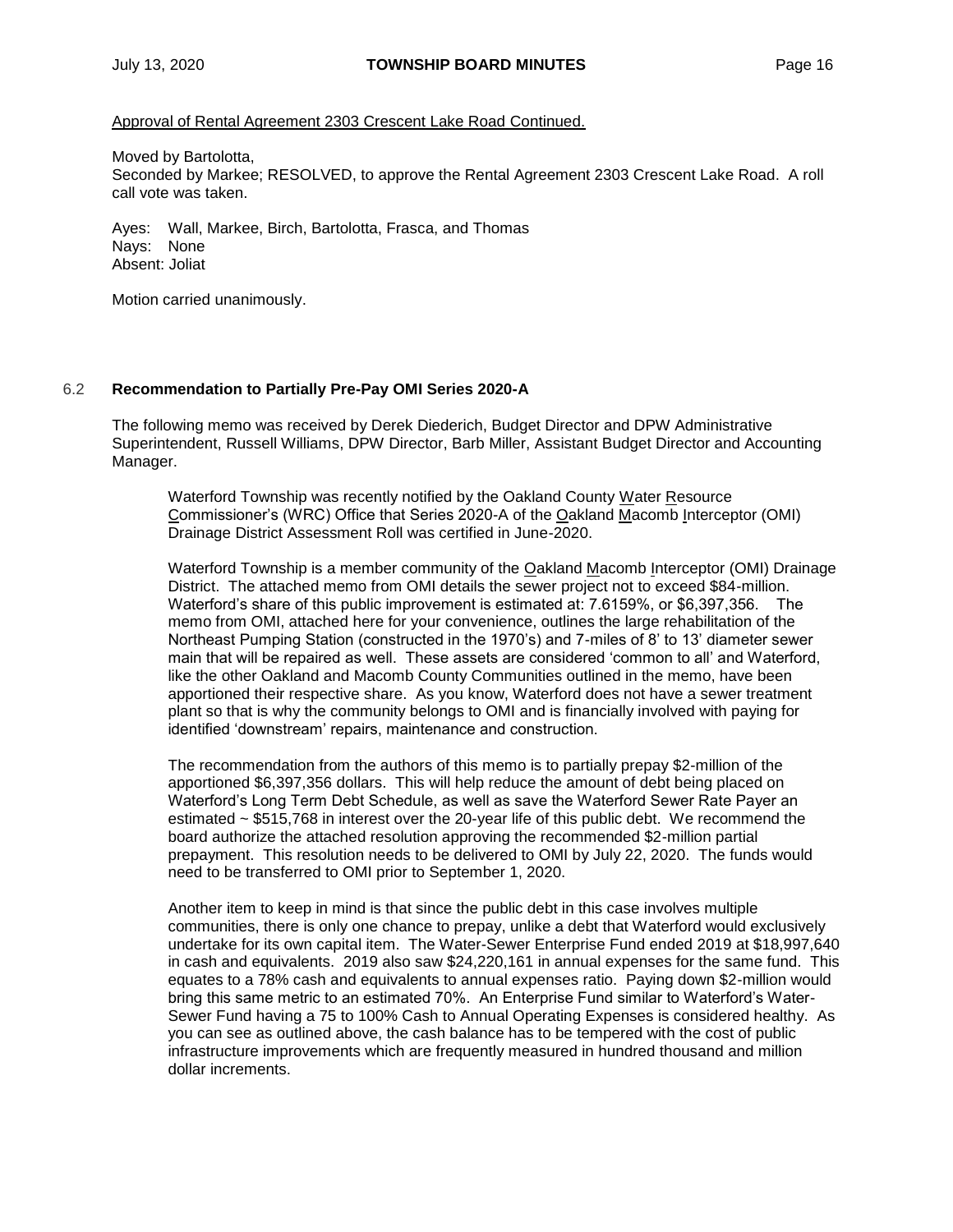#### Recommendation to Partially Pre-Pay OMI Series 2020-A Continued.

If the Board elects to move forward with this course of action the attached resolution must be approved, certified and sent back to the County no later than July 22, 2020.

Should you have any questions or comments please do not hesitate to contact our offices. Thank you for your time and attention to this matter.

#### **Recommended Board Action(s)**

- **1. Approve the attached resolution approving the partial prepayment of \$2-million towards Waterford Township's apportioned share of the OMI Series 2020-A Debt.**
- **2. Forward a copy of the approved Resolution to Waterford's contact at WRC prior to July 22, 2020.**
- **3. Release and Transfer the \$2-million prepayment to OMI from the (590) Water-Sewer Enterprise Fund prior to September 1, 2020.**

## **CHARTER TOWNSHIP OF WATERFORD** COUNTY OF OAKLAND, MICHIGAN **RESOLUTION**

Action at a regular meeting of the Board of Trustees of the Charter Township of Waterford, County of Oakland, State of Michigan, ("Township" in this Resolution) held in said Township on July 13, 2020, at 6:00 p.m., Eastern Daylight Savings Time.

PRESENT:

#### ABSENT:

WHEREAS, pursuant to the petitions received by the Charter Township of Waterford, Oakland County, and the City of Sterling Heights, Macomb County (collectively, the "Petitions") requesting the Maintenance, Extension and Improvement of the Oakland-Macomb Interceptor Drain (the "Drain") pursuant to Section 535 of Michigan Public Act 40 of the Public Acts of 1956 ("Drain Code" or Act 40), as amended, MCL §280.535 and filed with the Director of the Michigan Department of Agriculture, proceedings have been carried out by the Augmented Drainage Board and Drainage Board for the Oakland-Macomb Interceptor Drain Drainage District (the "Drainage District") to acquire, finance, construct, improve, and replace certain wastewater facilities (the "Project") as set forth in Attachment A, and said Project having been determined to be necessary for the public health; and,

WHEREAS, on August 21, 2019, the Drainage Board for the Drainage District confirmed and adopted a Final Order of Apportionment and cost of the Project has been apportioned against the following public corporations in the counties of Oakland and Macomb as follows: (in Oakland County) City of Auburn Hills (4.9705%), Independence Township (includes City of Clarkston) (2.4213%), City of Lake Angelus (0.0185%), City of Rochester (1.9526%), City of Rochester Hills (8.1106%), Oakland Township (1.0393%), Orion Township (3.1494%), Oxford Township (1.2468%), Village of Lake Orion (0.3409%), Village of Oxford (0.5928%), Waterford Township (7.6159%), West Bloomfield Township (1.6414%); (in Macomb County) Chesterfield Township (4.7983%), City of Fraser (2.7237%), City of Sterling Heights (20.8080%), City of Utica (1.1036%), Clinton Township (14.1538%), Harrison Township (4.1556%), Lenox Township (0.6353%), Macomb Township (9.4344%), Shelby Township (6.6490%), Village of New Haven (0.5475%), and Washington Township (1.8907%) (the "Public Corporations"); and,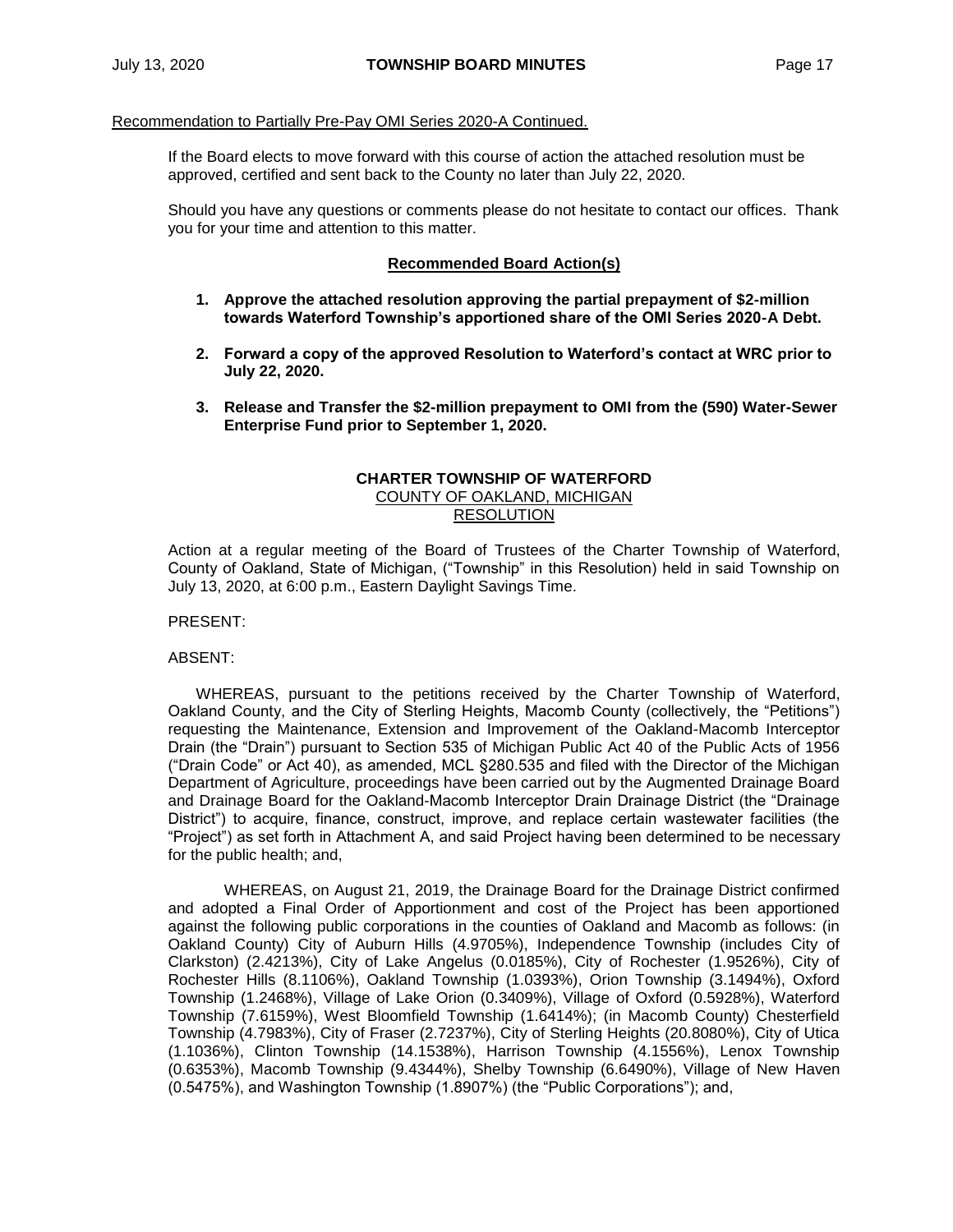#### Recommendation to Partially Pre-Pay OMI Series 2020-A Continued.

WHEREAS, on June 17, 2020, the Drainage Board approved and adopted Oakland-Macomb Interceptor Drain 2020 Special Assessment Roll No. 1 Relating to Series 2020A Bonds with respect to the costs of the second segment of the Project not to exceed \$84,000,000, for the improvements to the Northeast Sewage Pumping Station and North Interceptor East-Arm in accordance with the Final Order of Apportionment; and,

WHEREAS, pursuant to the authorization provided in Section 528 of Chapter 21 of the Drain Code (MCL §280.528), the Drainage Board of the Drainage District expects to provide for the issuance of one or more series of bonds to finance the costs of the Project, and the costs of issuance of such bonds, in anticipation of the collection of assessments to be made pursuant to the Drain Code, and to pledge the full faith and credit of the Drainage District for the prompt payment of the principal thereof and the interest thereon; and

WHEREAS, such bonds will be payable from the collection of special assessments against the Public Corporations, said special assessments to be duly confirmed as provided in the Drain Code; and

WHEREAS, prior to the issuance of said bonds for the second segment, the Drainage Board has notified the Township, to permit, should the Township determine expedient, to prepay the assessment and avoid interest and finance charges associated with the anticipated Series 2020A Bond issue for this Project segment; and,

WHEREAS, the Drainage Board has requested that the Township adopt a resolution and affirming its intention regarding prepayment of its Series 2020A drain special assessment for this Project segment, and forward same by July 22, 2020, and make that payment of the assessment by September 1, 2020.

WHEREAS, with those time constraints and the understanding that it is permissible, the Township has determined to partially prepay its Series 2020A drain special assessment for this Project segment as provided in this Resolution.

IT IS THEREFORE RESOLVED that the Charter Township of Waterford hereby confirms that it will partially pay \$2,000,000.00 of its drain assessment on the Oakland-Macomb Interceptor Drain 2020 Special Assessment Roll No. 1.

IT IS FURTHER RESOLVED that the Township DPW Director is directed to notify the Drainage Board for the Oakland-Macomb Interceptor Drain Drainage District by July 22, 2020, of this Resolution and of the Township's intention to submit the partial payment no later than September 1, 2020.

#### **CERTIFICATION**

I hereby certify that this Resolution with its Attachment A on the next page was adopted by the Board of Trustees of the Charter Township of Waterford, County of Oakland, State of Michigan, at a regular meeting held on July 13, 2020.

\_\_\_\_\_\_\_\_\_\_\_\_\_\_\_\_\_\_\_ \_\_\_\_\_\_\_\_\_\_\_\_\_\_\_\_\_\_\_\_\_\_\_\_\_\_\_\_\_\_\_\_ Date **Communist Clerk** Communist Communist Clerk Kimberly Markee, Township Clerk

## **ATTACHMENT A**

**Oakland-Macomb Interceptor Drain**

North Interceptor East Arm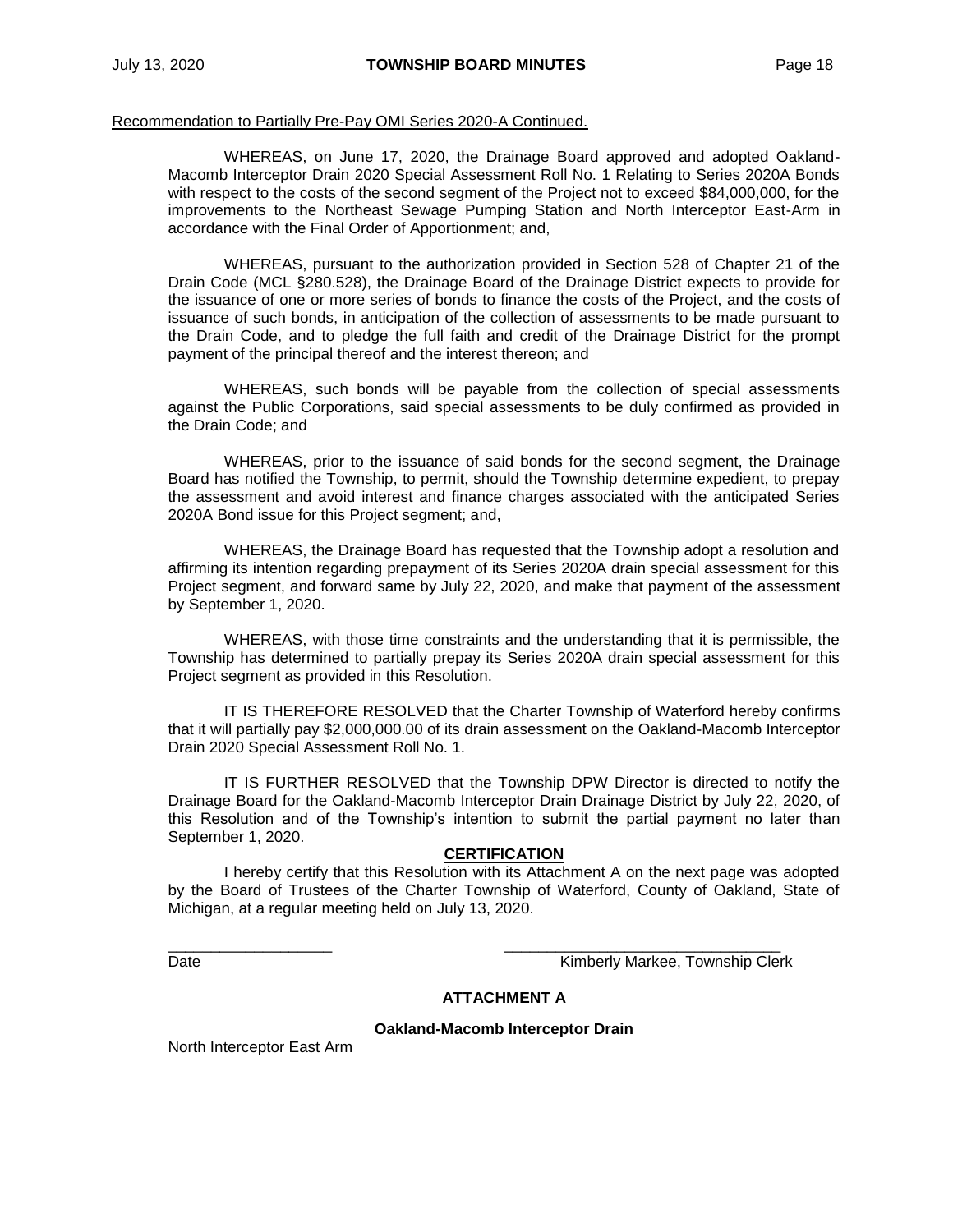#### Recommendation to Partially Pre-Pay OMI Series 2020-A Continued.

The proposed project includes design and rehabilitation of approximately 1600 lineal feet of lining of the existing 17.5-foot diameter PCI-4 interceptor, lining of approximately 800 lineal feet of the existing 12-foot diameter PCI-19 interceptor.

The project also consists of construction earth retention systems, shafts, gates, manholes, new piping, electrical, control and communication systems. In also consists of related modifications to gain access to the interceptor in the North Interceptor East-Arm and GLWA systems as well as upstream OMID flow control system operations and modifications to facilitate the downstream work. Contracted work also includes various spot repairs and other ancillary work in the North Interceptor East-Arm including the transition point of the and OMID and GLWA systems. Related surface repairs of existing infrastructure to access the underground interceptor will also be needed along with various agreements with other government and private corporations for permitting, access and managing the flow in order to commence the work. Estimated Project Cost: \$28,310,000

#### Northeast Sewage Pump Station (NESPS) Repairs

The purpose of the Northeast Sewage Pumping Station (NESPS) Pumping and Electrical Upgrades Project is to improve redundancy and efficiency to the pumping operations at the pump station. This will be achieved through the replacement of the existing pumps, motors, process piping, plumbing, electrical service, transformers, gear, starters, controls, communications, computer, software and all appurtenances to completely rehabilitate the pump station process from service power into the facility to wastewater leaving the facility. Five new pumps that will be approximately 1000 horsepower each will be installed with new discharge piping, controls, valves, actuators and other appurtenances. The station will utilize best management practices with pumping units that are better sized to match the expected flow along with some alternative energy features. Demolition of the old pumps and related piping and electrical gear and service will also be required.

Civil/ Site Work for new drainage, concrete access drive, earthwork, landscaping, lighting, fencing and security features are also included in the project. A new roof for the existing pump station will be required to protect the new equipment inside the facility along with a new electrical building which will allow concurrent operations of the pump station while phasing over to the new system. The new building will include restroom, storage, cleaning and control rooms and office facilities for staff to properly maintain the new assets.

Estimated Project Cost: \$55,690,000 The estimated total project cost is: \$84,000,000.

Mr. Williams addressed the Board of Trustees regarding he project. Treasurer Birch stated the total savings will be approximately \$515,000.00.

#### Moved by Frasca,

Seconded by Bartolotta; RESOLVED, to approve the attached resolution approving the partial prepayment of \$2-million towards Waterford Township's apportioned share of the OMI Series 2020-A Debt, forward a copy of the approved Resolution to Waterford's contact at WRC prior to July 22, 2020, and release and transfer the \$2-million prepayment to OMI from the (590) Water-Sewer Enterprise Fund prior to September 1, 2020. A roll call vote was taken.

Ayes: Wall, Markee, Birch, Bartolotta, Frasca, and Thomas Nays: None Absent: Joliat

Motion carried unanimously.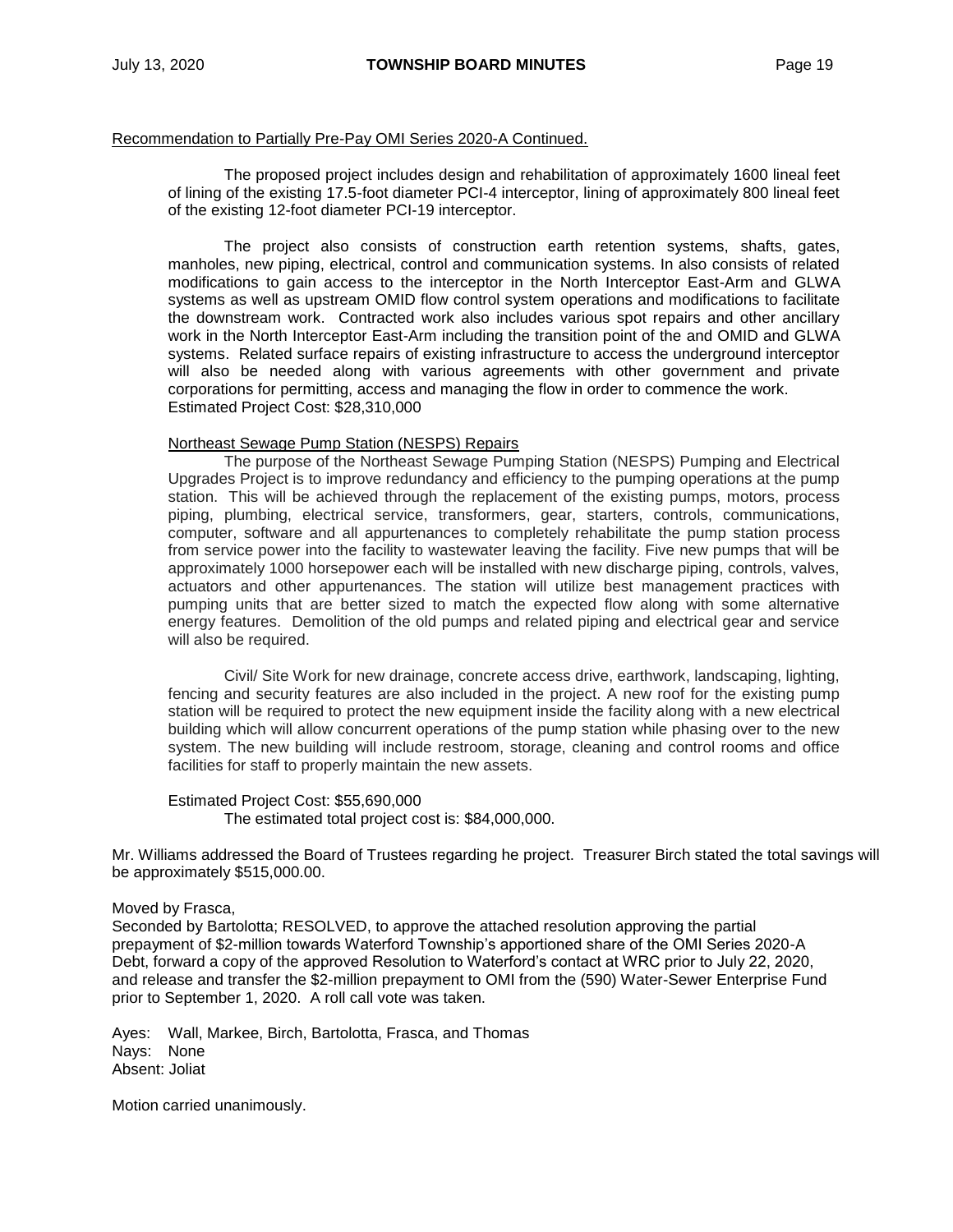# 6.3 **Neptune 360**

The following memo was received by Russell Williams, Director of the Department of Public Works.

The purpose of this memo is to seek board approval of an upgrade to the DPW's fixed Advanced Metering Infrastructure (AMI) meter reading system. Neptune is the manufacturer of all Waterford Township water service meters (residential and commercial), a township wide fixed radio network for remotely reading individual service meters and the software that conveys that meter data to the utility billing program.

The software that communicates data from customer meters to the utility billing program is the current topic of concern. Neptune Technology Group informed Waterford Township DPW Monday, May 11, 2020 that the existing NSIGHT PLUS server based software and support will be ending December 31, 2020. The next generation of technology is Neptune 360, this Software-asa-Service (SaaS) solution provides the highest level of security from a 24/7 monitored world-class data center, redundancy and disaster recovery service. With present functionality maintained, additional advantages include: immediate software updates, seamless data sharing across multiple platforms, and remote support staff to interact with township personnel and vendors. Additionally a customer (end users) app for phone or PC is in development to provide additional service to customers in the future.

After reading the information from Neptune, the bottom line is the "End of Life" for support of Waterford Township's current N-Sight program. Waterford Township DPW is at risk of not being able to run utility billing without the continuity of the meter readings to the utility billing system. The NSIGHT PLUS program was a one-time purchase, which required purchasing additional upgrades as they become available. The new Neptune 360 SaaS software has an annual subscription fee based on the quantity of meters in any given system, which includes any upgrades that become available.

Steve Berra, of Ferguson Waterworks, a Board Approved 2020 Single Source Vendor, presented Waterford Township DPW a three-year proposal for Neptune 360, setup and training at a total cost of \$114,153.70. This quote includes a 30% discount for year one, and a 15% discount for year two with an approved three year contract.

This purchase will not require a budget amendment as other software upgrades in the 59044- 86800 Computer Licensing & Consulting line item have been less than budgeted. Continued subscription fees will be presented in line item 59044-86800 for approval in annual budget review process.

| <b>Requested Board Action</b>                                                                        |  |  |  |
|------------------------------------------------------------------------------------------------------|--|--|--|
| Approve Ferguson Waterworks Purchase of Neptune 360, a three-year service, from Account 59044-86800  |  |  |  |
| for a not to exceed value of \$114,153.70.                                                           |  |  |  |
| Approve 2020 First Year Subscription Expenditure from Account 59044-86800 to Ferguson Waterworks for |  |  |  |
| Neptune 360, Installation and Training for a not to exceed value of \$36,995.13                      |  |  |  |

Mr. Williams addressed the Board of Trustees regarding the Neptune 360 purchase and subscription.

Moved by Frasca,

Seconded by Bartolotta; RESOLVED, to approve the Ferguson Waterworks purchase of Neptune 360, a three-year service, from Account 59044-86800 for a not to exceed value of \$114,153.70; furthermore, to approve the 2020 first year subscription expenditure from account 59044-86800 to Ferguson Waterworks for Neptune 360. Installation and training not to exceed value of \$36,995.13. A roll call vote was taken.

Ayes: Wall, Markee, Birch, Bartolotta, Frasca, and Thomas Nays: None Absent: Joliat

Motion carried unanimously.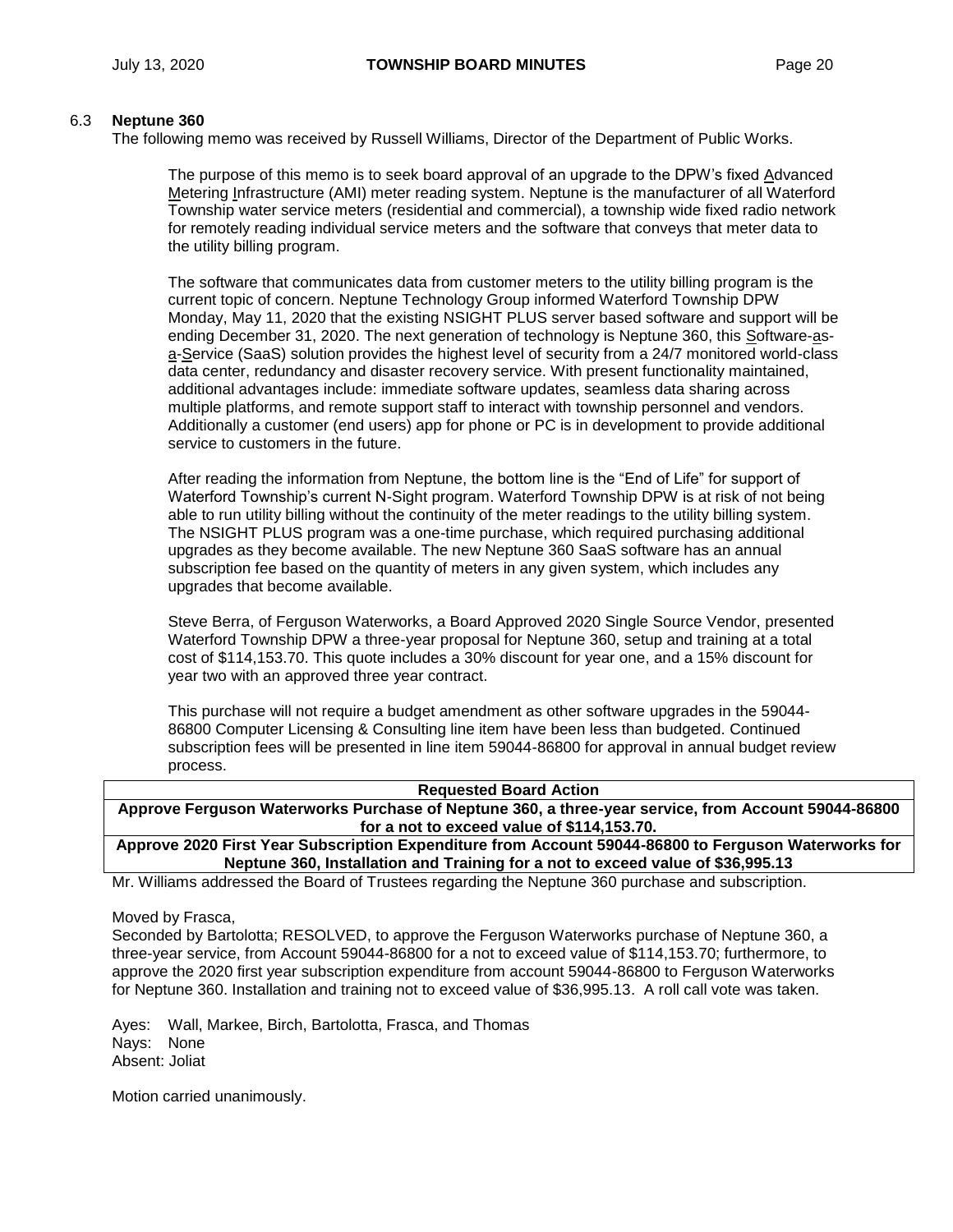## **7.4 Great Lakes Water Authority Water Residential Assistance Program**

The following memo was received by Russell Williams, Director of Department of Public Works.

Waterford Township DPW as a Wholesale Customer of the Great Lakes Water Authority (GLWA) is eligible to participate in the Water Residential Assistance Program (WRAP).

After several months of correspondence and comprehensive consideration, the Waterford Township DPW, working directly with Mr. Gary Dovre, Waterford Township Attorney, and GLWA have come to an agreement that will allow our residents to participate in WRAP Option 2.

This program will help residents who have limited resources with their water/sewer bill and some minor plumbing repairs. Participation in WRAP will require additional administrative responsibilities for the DPW staff, but will ultimately provide assistance for Waterford Township residents in need.

#### **Requested Board Action Approve the Community Action Alliance WRAP Memorandum of Agreement Between Charter Township of Waterford and Community Action Alliance Member: Oakland Livingston Human Services Agency (OLHSA) and Community Action Alliance Project Administrator: Wayne Metropolitan Community Action Agency (Wayne Metro).**

Mr. Williams addressed the Board of Trustees.

#### Moved by Bartolotta,

Seconded by Markee; RESOLVED, to approve the Community Action Alliance WRAP Memorandum of Agreement between Charter Township of Waterford and Community Action Alliance Member: Oakland Livingston Human Services Agency (OLHSA) and Community Action Alliance Project Administrator: Wayne Metropolitan Community Action Agency (Wayne Metro). A roll call vote was taken.

Ayes: Wall, Markee, Birch, Bartolotta, Frasca, and Thomas Nays: None Absent: Joliat

Motion carried unanimously.

## 6.5 **Public Comments Limited to Three (3) Minutes per Speaker**

No one addressed the Board.